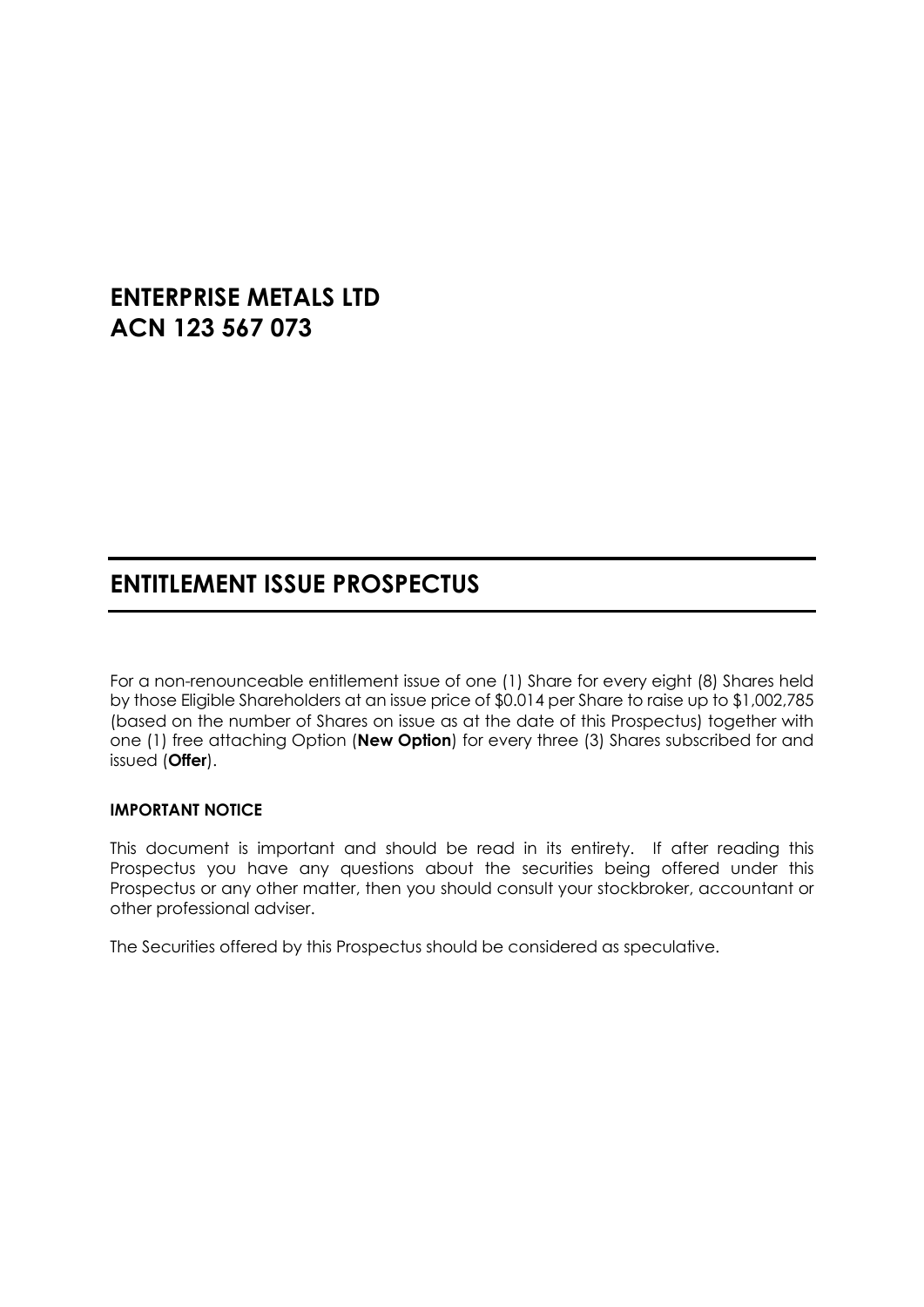## **CONTENTS**

| $\mathbf{1}$ .     |  |
|--------------------|--|
| 2.                 |  |
| 3.                 |  |
| 4.                 |  |
| 5.                 |  |
| $\boldsymbol{6}$ . |  |
| 7.                 |  |
| 8.                 |  |
| 9.                 |  |
| 10.                |  |
| 11.                |  |
| 12.                |  |
| 13.                |  |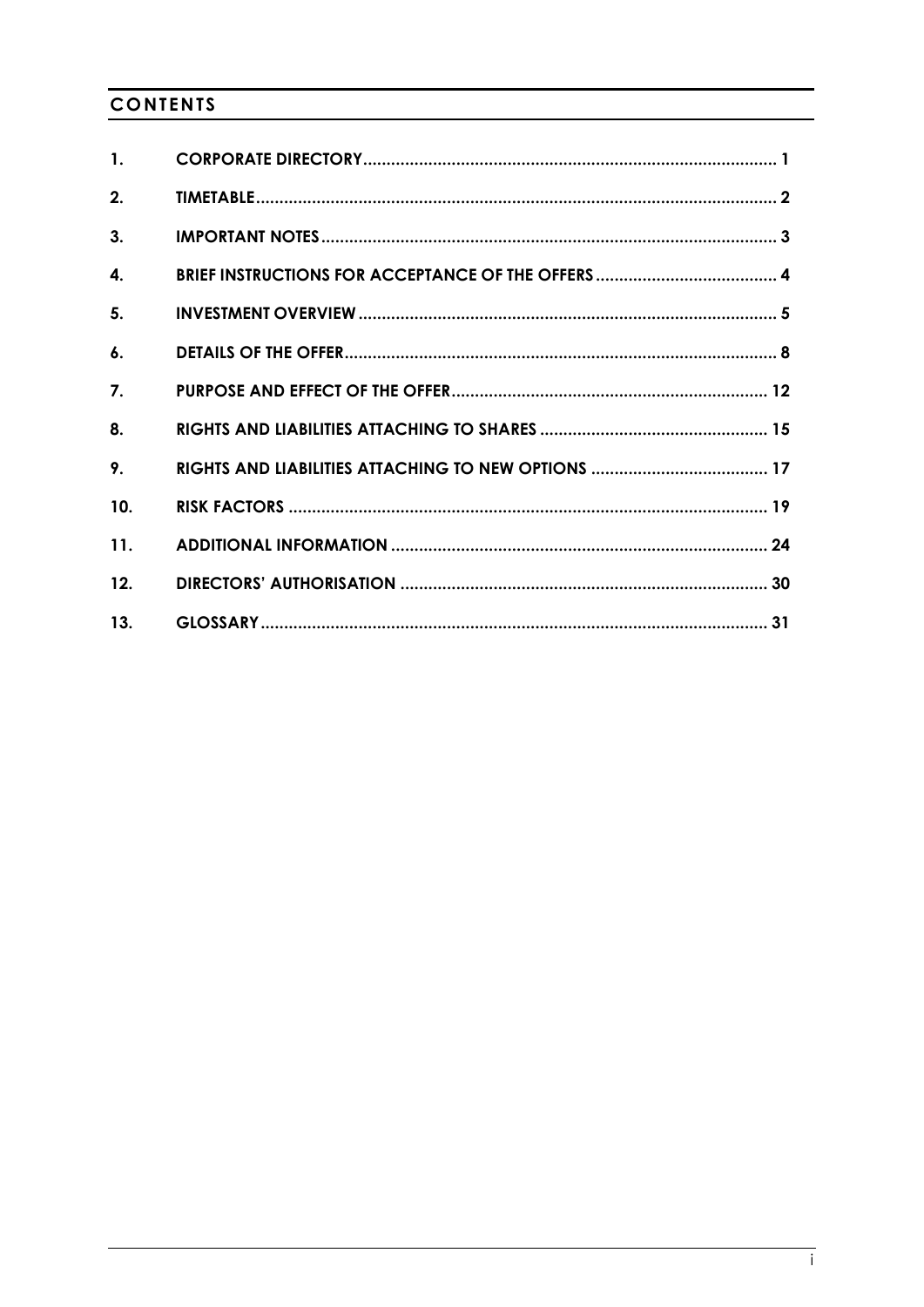#### <span id="page-2-0"></span>**1. CORPORATE DIRECTORY**

#### **Board and Key Management**

Dr Allan Trench *Non-Executive Chairman*

Mr Dermot Ryan *Non-Executive Director*

Dr Changshun Jia *Non-Executive Director*

Mr Chris Stevens *Non-Executive Director*

#### **Company Secretary**

Graeme Smith

#### **Share Registry\***

Automic Registry Services Level 5 126 Philip Street Sydney NSW 2000 Telephone: 1300 288 664 Email: hello@automicgroup.com.au

#### **Solicitors\***

HWL Ebsworth Lawyers Level 19, Alluvion, 58 Mounts Bay Rd Perth WA 6000

#### **ASX Code**

#### **Auditor\***

ENT

Pitcher Partners BA&A Pty Ltd Level 11, 12-14 The Esplanade Perth WA 6000

#### **Registered Office**

Unit 5, 44 Kings Park Road, West Perth WA 6005

Telephone: + 61 8 6381 0392 Email: admin@enterprisemetals.com.au Website: www.enterprisemetals.com.au

\*This entity is included for information purposes only. It has not been involved in the preparation of this Prospectus and has not consented to being named in this Prospectus.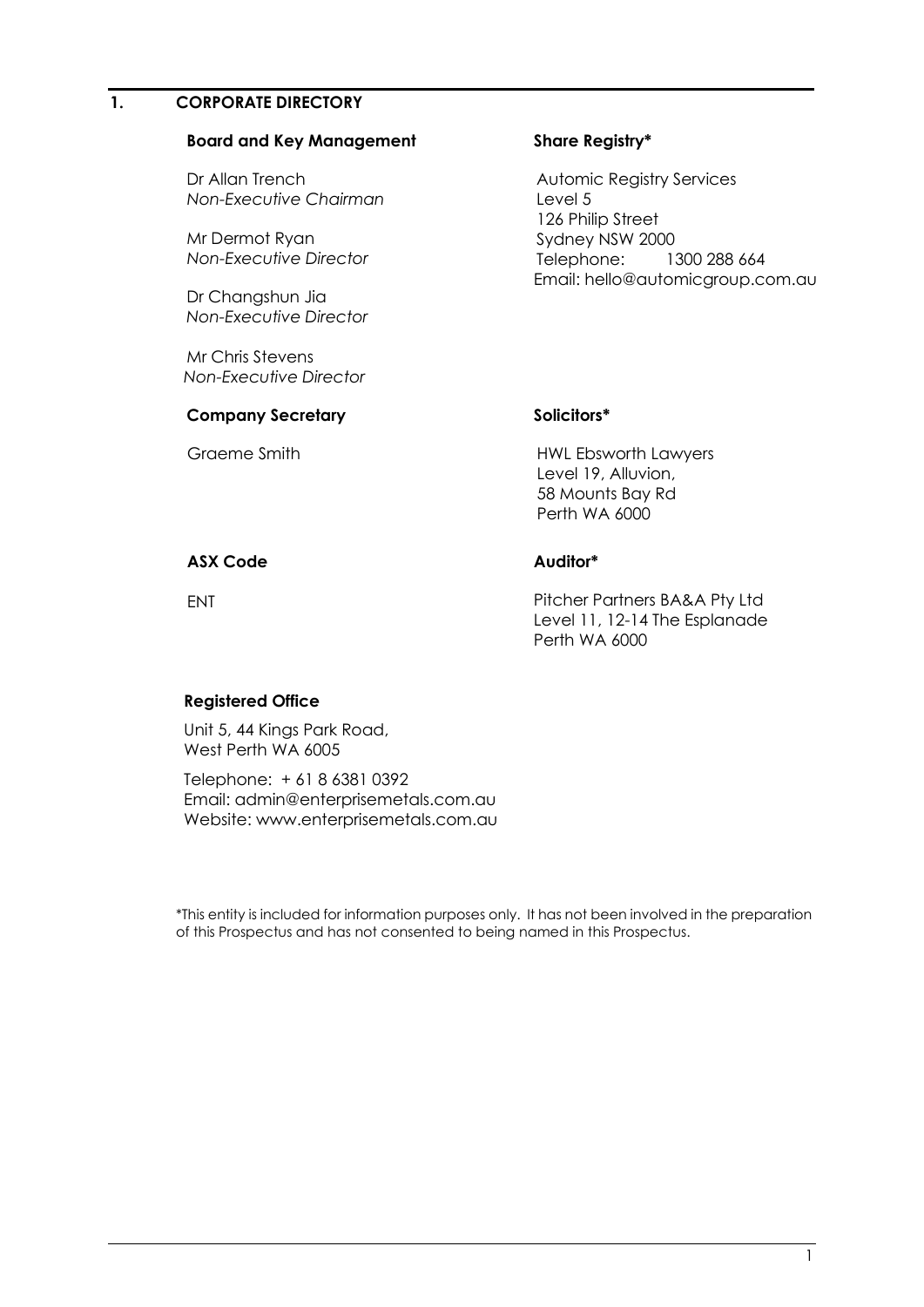## <span id="page-3-0"></span>**2. TIMETABLE**

| Lodgement of Prospectus with ASIC                                                | 28 January 2022  |
|----------------------------------------------------------------------------------|------------------|
| Lodgement of Prospectus with ASX and<br>lodgement of Appendix 3B                 | 31 January 2022  |
| Ex date                                                                          | 2 February 2022  |
| Record Date for determining<br>Entitlements                                      | 3 February 2022  |
| Prospectus sent out to Eligible<br>Shareholders and Opening Date of the<br>Offer | 8 February 2022  |
| Last day to extend the Closing Date of<br>the Offer                              | 14 February 2022 |
| Closing Date*                                                                    | 17 February 2022 |
| Shares quoted on a deferred settlement<br>basis                                  | 18 February 2022 |
| Dispatch date of holding statements,<br>issue of New Shares                      | 24 February 2022 |
| Trading commences for New Share                                                  | 25 February 2022 |

\*The Directors may extend the Closing Date by giving at least 3 Business Days' notice to ASX prior to the Closing Date. As such the date the Shares are expected to commence trading on ASX may vary.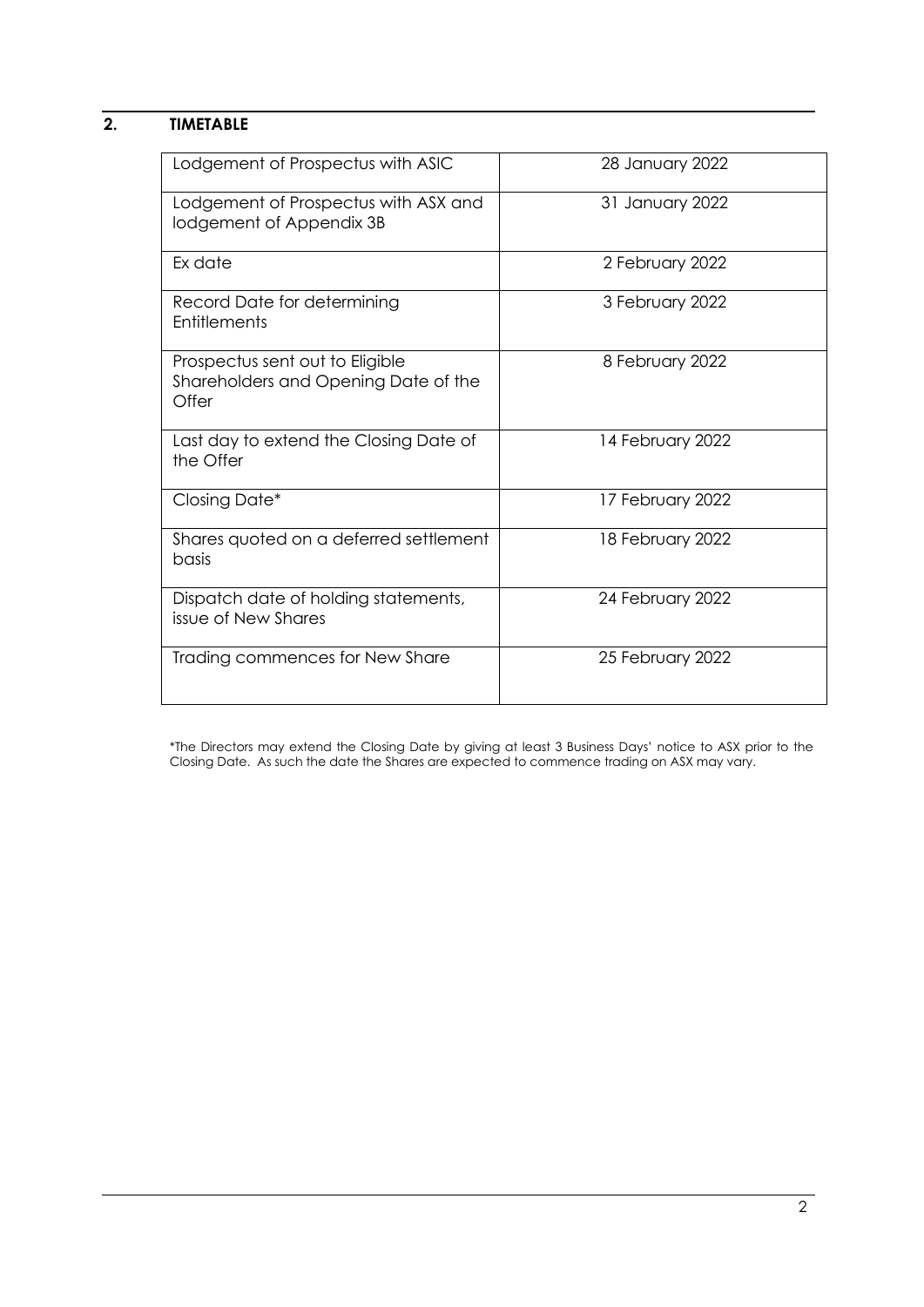### <span id="page-4-0"></span>**3. IMPORTANT NOTES**

This Prospectus is dated 28 January 2022 and was lodged with the ASIC on that date. The ASIC, ASX and their respective officers take no responsibility for the contents of this Prospectus or the merits of the investment to which this Prospectus relates.

No Shares may be issued on the basis of this Prospectus later than 13 months after the date of this Prospectus.

No person is authorised to give information or to make any representation in connection with this Prospectus, which is not contained in the Prospectus. Any information or representation not so contained may not be relied on as having been authorised by the Company in connection with this Prospectus.

It is important that investors read this Prospectus in its entirety and seek professional advice where necessary. The Shares the subject of this Prospectus should be considered highly speculative.

Applications for Shares offered pursuant to this Prospectus can only be submitted on an original Entitlement and Acceptance Form or Shortfall Application Form.

This Prospectus is a transaction specific prospectus for an offer of continuously quoted securities (as defined in the Corporations Act) and has been prepared in accordance with section 713 of the Corporations Act. It does not contain the same level of disclosure as an initial public offering prospectus. In making representations in this Prospectus regard has been had to the fact that the Company is a disclosing entity for the purposes of the Corporations Act and certain matters may reasonably be expected to be known to investors and professional advisers whom potential investors may consult.

This Prospectus is also being issued to remove any secondary trading restrictions that may attach to Securities issued by the Company prior to the Closing Date, in accordance with section 708A(11) of the Corporations Act.

#### **3.1 Risk factors**

Potential investors should be aware that subscribing for Shares in the Company involves a number of risks. **The key risk factors of which investors should be aware are set out in Section 10**. These risks together with other general risks applicable to all investments in listed securities not specifically referred to, may affect the value of the Shares in the future. Accordingly, an investment in the Company should be considered highly speculative. Investors should consider consulting their professional advisers before deciding whether to apply for Shares pursuant to this Prospectus.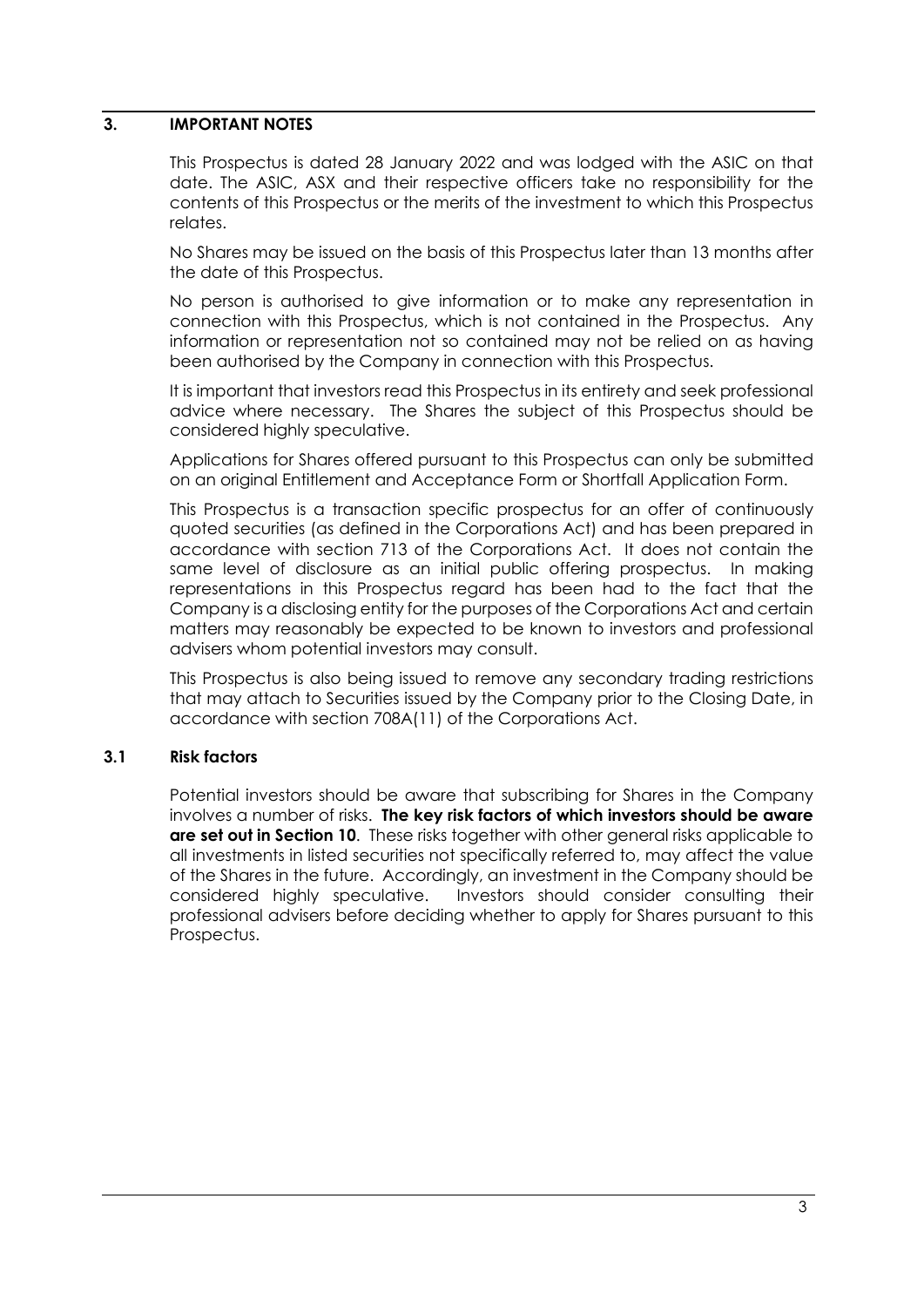### <span id="page-5-0"></span>**4. BRIEF INSTRUCTIONS FOR ACCEPTANCE OF THE OFFERS**

Entitlements to Shares and Options can be accepted in full or part by completing the Entitlement and Acceptance Form which is accompanying this Prospectus online at the Offer Website www.enterprisemetals.com.au and making payment of Application Monies by BPAY® (Australian Shareholders only) or EFT (Electronic Funds Transfer) (New Zealand Shareholders only) in accordance with the instructions set out in this Prospectus and on the Entitlement and Acceptance Form.

**If you do not wish to accept all or part of your Entitlement**, you are not obliged to do anything. If Eligible Shareholders do not take up their Entitlement, their existing interest in the Company will be diluted. Please refer to section 6.10 of this Prospectus.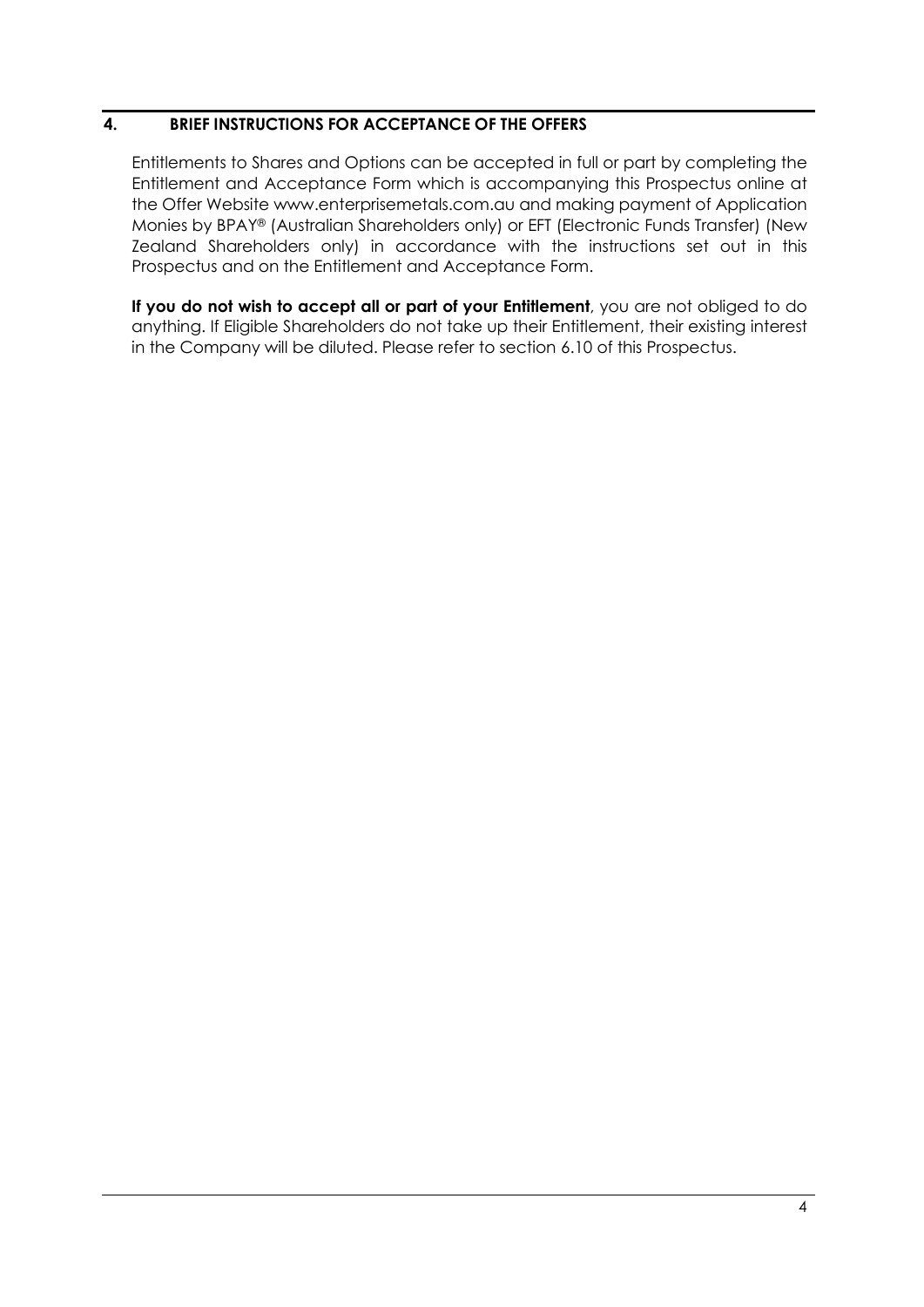### <span id="page-6-0"></span>**5. INVESTMENT OVERVIEW**

This section provides a summary of information that is key to a decision to invest in Shares. This is asummary only. Potential investors should read this entire Prospectus carefully.

If you are unclear in relation to any aspect of the Offers or if you are uncertain whether Shares and Options are a suitable investment for you, you should consult your financial or other professional adviser.

| Question                                   | Answer                                                                                                                                                                                                                                                                                                                                                  | Where to find<br>more<br>information |
|--------------------------------------------|---------------------------------------------------------------------------------------------------------------------------------------------------------------------------------------------------------------------------------------------------------------------------------------------------------------------------------------------------------|--------------------------------------|
| <b>Entitlement Offer</b>                   |                                                                                                                                                                                                                                                                                                                                                         |                                      |
| What is being offered and<br>at whatprice? | The Company is offering to issue<br>Shares and free attaching<br>unquoted Options to Eligible<br>Shareholders by a pro-rata non-<br>renounceable Entitlement issue<br>under the Entitlement Offer.                                                                                                                                                      | Section 6.1                          |
|                                            | Under the Entitlement Offer,<br>Eligible Shareholders may<br>subscribe for one (1) Share for<br>every eight (8) Shares held on the<br>Record Date, at a price of \$0.014<br>per Share and one (1) free<br>attaching Option for every three<br>(3) Shares issued with an exercise<br>price of \$0.025 and expiring two<br>years after the date of issue. |                                      |
| How many new securities<br>will be issued? | The maximum number of Shares<br>that will be issued under the<br>Entitlement Offer (if the Entitlement<br>Offer is fully subscribed) is<br>approximately 71,627,518.                                                                                                                                                                                    | Section 7.4                          |
|                                            | The maximum number of Options<br>that will be issued under the<br>Entitlement Offer (if the Entitlement<br>Offer is fully subscribed) is<br>approximately 23,875,839.                                                                                                                                                                                   |                                      |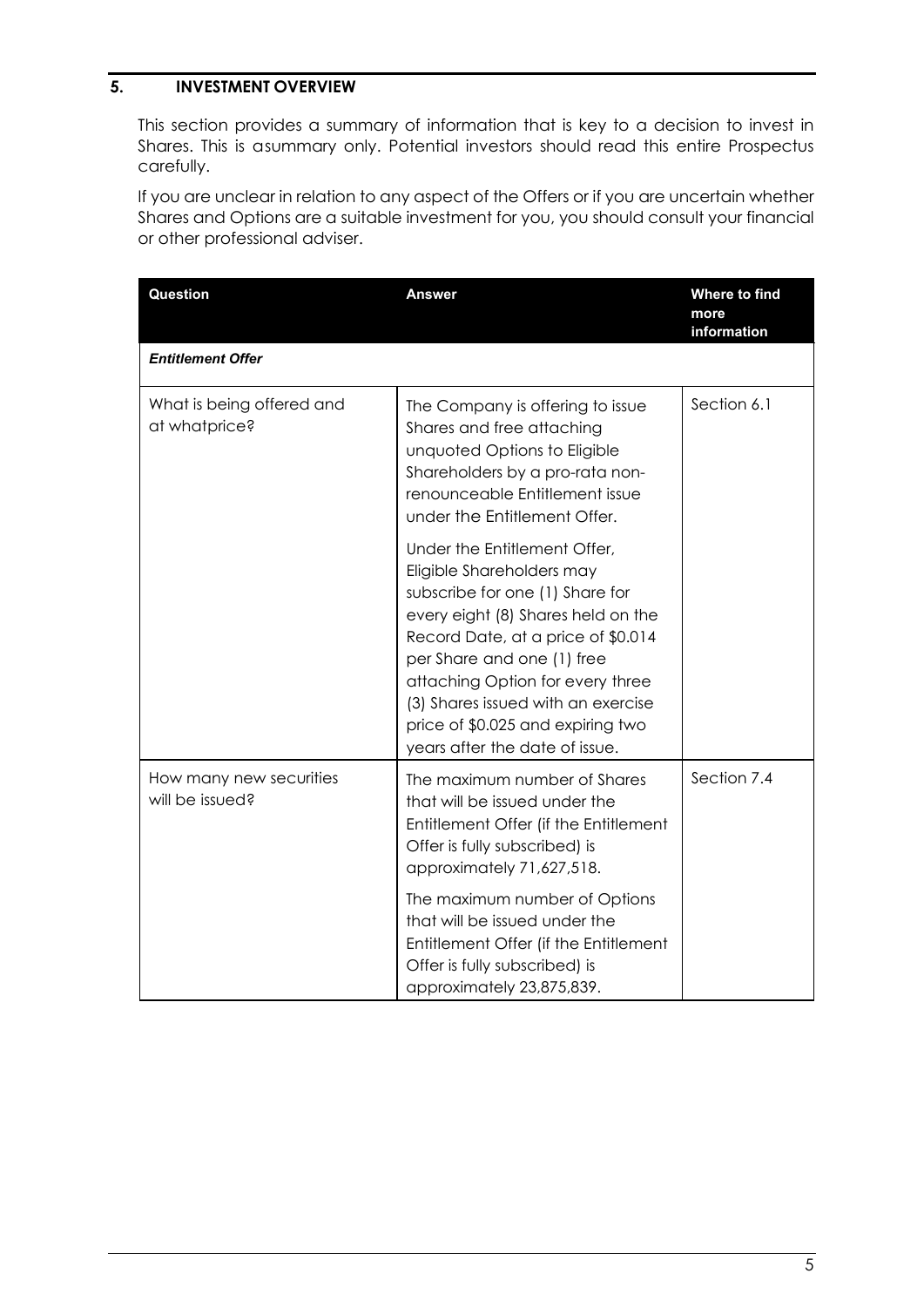| Question                                                                                              | Response                                                                                                                                                                                                                                                                                                                                                                                                                                                                                            | Where to find more<br>information |
|-------------------------------------------------------------------------------------------------------|-----------------------------------------------------------------------------------------------------------------------------------------------------------------------------------------------------------------------------------------------------------------------------------------------------------------------------------------------------------------------------------------------------------------------------------------------------------------------------------------------------|-----------------------------------|
| What is the amount that will be<br>raised under the Offer and<br>what is the purpose of the<br>Offer? | If the Entitlement Offer is fully<br>subscribed, the Company will raise<br>up to approximately \$1,002,785<br>through the issue of Shares (before<br>expenses of the Offer).                                                                                                                                                                                                                                                                                                                        | Section 7.1                       |
|                                                                                                       | The purpose of the Entitlement<br>Offer is to raise funds for:                                                                                                                                                                                                                                                                                                                                                                                                                                      |                                   |
|                                                                                                       | advancement<br>(a) the<br>0f<br>Enterprise Metals gold,<br>base metals and lithium<br>exploration projects<br>in<br>WesternAustralia; and                                                                                                                                                                                                                                                                                                                                                           |                                   |
|                                                                                                       | (b) fund corporate activities<br>and<br>general<br>working<br>capital purposes.                                                                                                                                                                                                                                                                                                                                                                                                                     |                                   |
| Who is eligible to<br>participate in the<br>Entitlement Offer?                                        | The Entitlement Offer is made to<br>Eligible Shareholders only. An<br>Eligible Shareholderunder the<br>Entitlement Offer is a Shareholder<br>whose details appear on the<br>Register as at the Record Date with<br>a registered address in Australia or<br>New Zealand, who is eligible under<br>all applicable securities laws to<br>receive an offer under the<br>Entitlement Offer.<br>If you are not an Eligible<br>Shareholder, youare not able to<br>participate in the Entitlement<br>Offer. | Section 6.14                      |
| How will Excluded<br>Shareholders be dealt with<br>under the Offer?                                   | The Entitlement Offer will not be<br>made to Excluded Shareholders.                                                                                                                                                                                                                                                                                                                                                                                                                                 |                                   |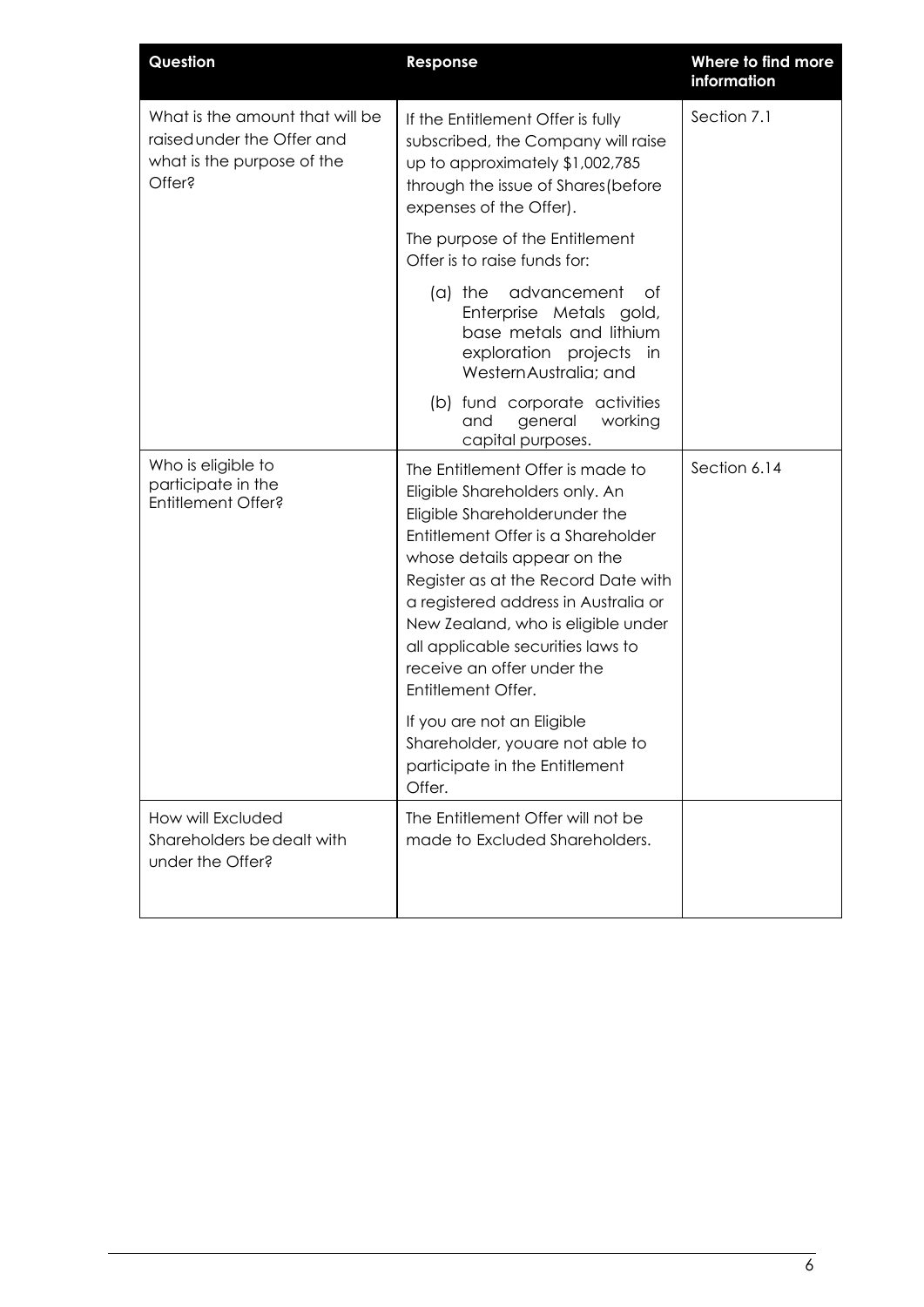| Question                                                                               | Response                                                                                                                                                                                                                                                                                                                                                                                                         | Where to find<br>more<br>information |
|----------------------------------------------------------------------------------------|------------------------------------------------------------------------------------------------------------------------------------------------------------------------------------------------------------------------------------------------------------------------------------------------------------------------------------------------------------------------------------------------------------------|--------------------------------------|
| What are the alternatives for<br>Eligible Shareholders under<br>the Entitlement Offer? | The Entitlement Offer is non-<br>renounceable, so you cannot trade<br>your Entitlements. As an Eligible<br>Shareholder, you may:                                                                                                                                                                                                                                                                                 | Sections 6.1<br>and 6.2              |
|                                                                                        | take up all of your<br>(a)<br>Entitlements;                                                                                                                                                                                                                                                                                                                                                                      |                                      |
|                                                                                        | take up part of your<br>(b)<br>Entitlements, and allow the<br>balance of your<br>Entitlements to lapse; or                                                                                                                                                                                                                                                                                                       |                                      |
|                                                                                        | allow all of your<br>(c)<br>Entitlements tolapse.                                                                                                                                                                                                                                                                                                                                                                |                                      |
| Is the Offer underwritten?                                                             | The Entitlement Offer is not<br>underwritten.                                                                                                                                                                                                                                                                                                                                                                    |                                      |
| Is there a minimum subscription?                                                       | There is no minimum subscription.                                                                                                                                                                                                                                                                                                                                                                                | Section 6.8                          |
| How will Shortfall be allocated?                                                       | Shareholders may apply for<br>additional shares when they take<br>up their entitlement                                                                                                                                                                                                                                                                                                                           | Section 6.11                         |
| What are the key risks of<br>further investment in the<br>Company?                     | Potential investors should be<br>aware that subscribing for Shares<br>and Options in the Company<br>involves a number of risks.                                                                                                                                                                                                                                                                                  | Sections 3.1<br>and 10               |
|                                                                                        | Some of the more significant risks<br>which affect an investment in the<br>Company include dilution risk,<br>funding risk, exploration and<br>development risks, mineralresource<br>estimation risks, metallurgical risks<br>and commodity price risks. Please<br>refer to section 4 for further details<br>of both these and other risks that<br>are relevant to a decision to apply<br>for Shares and Options. |                                      |
| What is the effect on control<br>of the Company?                                       | The Entitlement Offer is not<br>expected to have any significant<br>impact on the control of the<br>Company.                                                                                                                                                                                                                                                                                                     | Sections 6.10                        |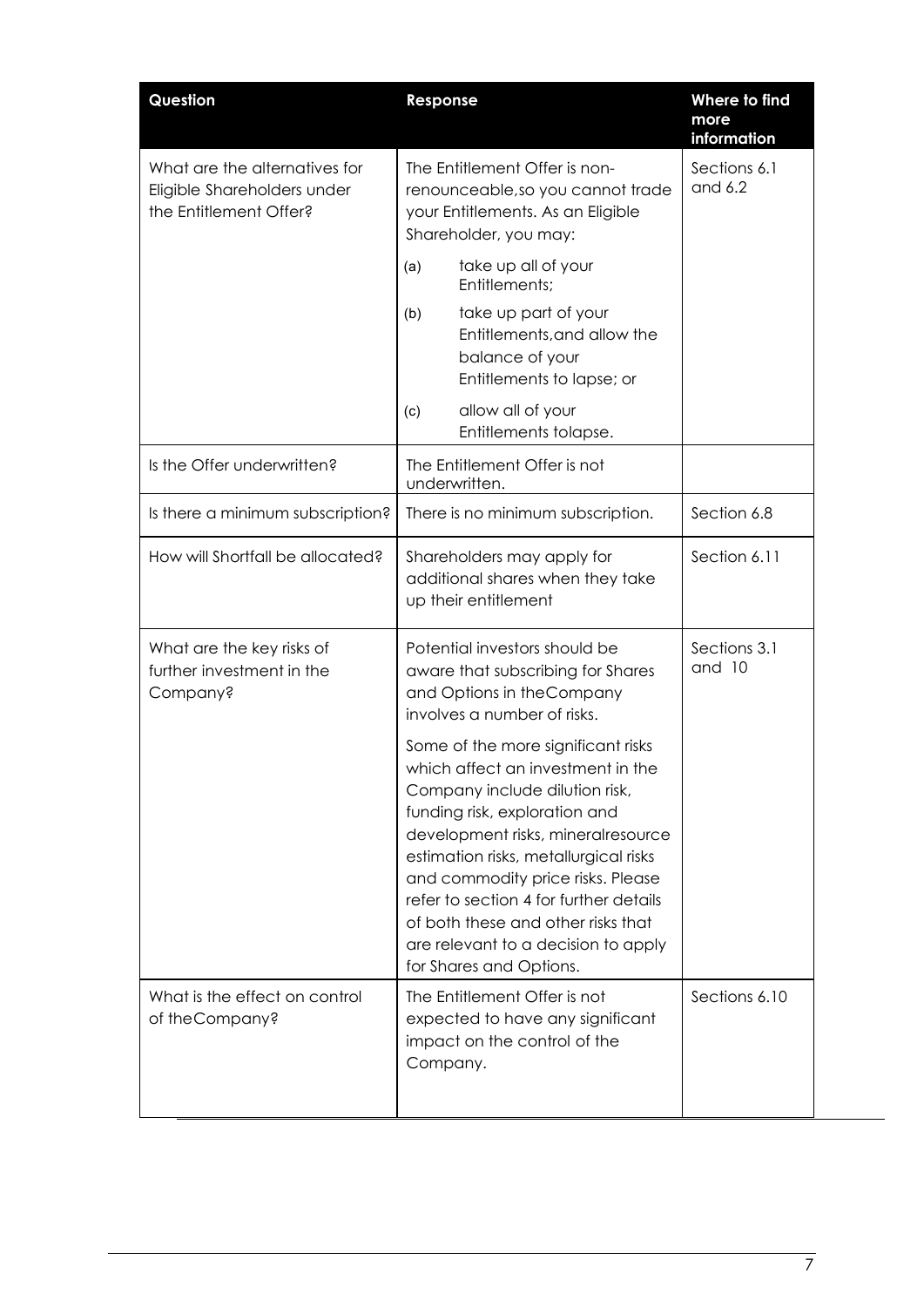### <span id="page-9-0"></span>**6. DETAILS OF THE OFFER**

#### **6.1 The Offer**

The Offer is being made as a non-renounceable entitlement issue of one (1) Share for every eight (8) Shares held by Shareholders registered at the Record Date at an issue price of \$0.014 per Share together with one (1) New Option (exercisable at \$0.025 on or before 24 months from the date of issue for every three (3) Shares subscribed for and issued. Fractional entitlements will be rounded down to the nearest whole number.

Based on the capital structure of the Company as at the date of this Prospectus and assuming all Entitlements are accepted, a maximum of 71,627,518 Shares and 23,875,839 New Options will be issued pursuant to this Offer to raise up to \$1,002,785. No funds will be raised from the issue of the New Options.

All of the Shares offered under this Prospectus will rank equally with the Shares on issue at the date of this Prospectus. Please refer to Section [8](#page-16-0) for further information regarding the rights and liabilities attaching to the Shares.

All of the New Options offered under this Prospectus will be issued on the terms and conditions set out in Section 9.

The purpose of the Offer and the intended use of funds raised are set out in Section [7.1.](#page-13-1)

#### **6.2 What Eligible Shareholders may do**

The number of Shares to which Eligible Shareholders are entitled is shown on the accompanying personalised Entitlement and Acceptance Form. Eligible Shareholders may:

- (a) take up all of their Entitlement (refer to Section [6.3\)](#page-9-1);
- (b) take up all of their Entitlement and apply for Shares under the Shortfall Offer (Section 6.4);
- (c) take up a proportion of their Entitlement and allow the balance to lapse (refer to Section [6.5\)](#page-10-0); or
- (d) allow all or part of their Entitlement lapse (refer to Section [6.6\)](#page-10-1).

### <span id="page-9-1"></span>**6.3 Taking up all of your Entitlement**

Should you wish to accept all of your Entitlement, applications for Shares under this Prospectus must be made via EFT or by completing a BPAY® payment , in accordance with the instructions referred to in this Prospectus and on the Entitlement and Acceptance Form. Please read the instructions carefully.

If you wish to pay via BPAY® or EFT you must follow the personalised instructions in your Entitlement and Acceptance Form. Make sure that you use the specific Biller Code and unique Customer Reference Number (CRN) on your personalised Entitlement and Acceptance Form. You do not need to return a completed Entitlement and Acceptance Form but are taken to have made the declarations in the Entitlement and Acceptance Form and the representations outlined below in Section [6.7.](#page-10-2) If you have more than one shareholding of Shares and consequently receive more than one Entitlement and Acceptance Form, when taking up your Entitlement in respect of one of those Shareholdings only use the CRN specific to that Shareholding as set out in the applicable Entitlement and Acceptance Form. Do not use the same CRN for more than one of your Shareholdings. This can result in your Application Monies being applied to your Entitlement in respect of only one of your Shareholdings (with the result that any application in respect of your remaining Shareholdings will not be valid).

You should be aware that your own financial institution may implement earlier cutoff times with regard to electronic payment, and you should therefore take this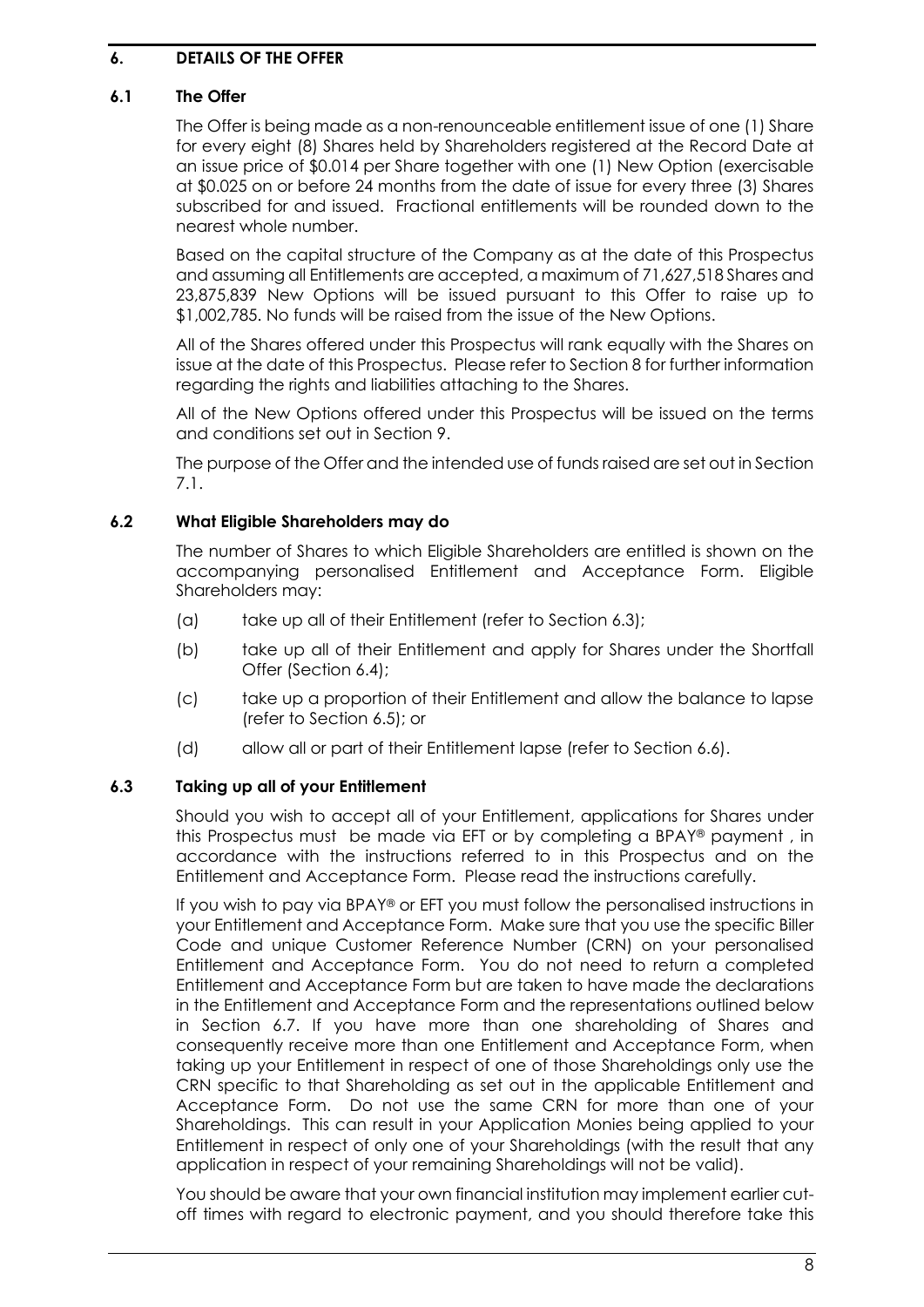into consideration when making payment. It is your responsibility to ensure that funds submitted through EFT or BPAY® are received by 4:00pm (AEST) on the Closing Date.

The Company shall not be responsible for any delay in the receipt of the EFT or BPAY® payment.

### **6.4 Taking up all of your Entitlement and applying for Shares under the Shortfall Offer**

Should you wish to accept all of your Entitlement and apply for Shares under the Shortfall Offer, applications for Shares under this Prospectus must be made via EFT or completing a BPAY® payment, in accordance with the instructions referred to in this Prospectus and on the Entitlement and Acceptance Form. Please read the instructions carefully.

### <span id="page-10-0"></span>**6.5 Taking up a proportion of your Entitlement and allowing the balance to lapse**

If you wish to take up only part of your Entitlement and allow the balance to lapse, complete the accompanying personalised Entitlement and Acceptance Form for the number of Shares you wish to take up and follow the steps in Section [6.3.](#page-9-1) If you take no further action, the balance of your Entitlement will lapse and you will have forfeited any potential benefit to be gained from taking up or selling that part of your Entitlement.

### <span id="page-10-1"></span>**6.6 Allow all or part of your Entitlement to lapse**

If you do not wish to accept or trade any part of your Entitlements, you are not obliged to do anything. If you do not take up your Entitlement or dispose of your Entitlement by the Closing Date, the Offer to you will lapse.

### <span id="page-10-2"></span>**6.7 Implications of an acceptance**

Paying any Application Monies by EFT or BPAY® will be taken to constitute a representation by you that:

- (a) you have received a copy of this Prospectus and the accompanying Entitlement and Acceptance Form, and read them both in their entirety;
- (b) you acknowledge that once an EFT payment is made or a BPAY® payment instruction is given in relation to any Application Monies, the application may not be varied or withdrawn except as required by law.

#### **6.8 Minimum subscription**

There is no minimum subscription for the Offers.

### **6.9 Payment by BPAY® or EFT**

For payment by BPAY® or EFT, please follow the instructions on the Entitlement and Acceptance Form. You can only make a payment via BPAY® if you are the holder of an account with an Australian financial institution that supports BPAY® transactions. Please note that should you choose to pay by BPAY® or EFT:

- (a) you do not need to submit the Entitlement and Acceptance Form but are taken to have made the declarations on that Entitlement and Acceptance Form; and
- (b) if you do not pay for your Entitlement in full, you are deemed to have taken up your Entitlement in respect of such whole number of Shares which is covered in full by your application monies.

If you are paying by EFT, please make sure you use your unique payment reference number on your personalised Entitlement and Acceptance Form. If you have multiple holdings and consequently receive more than one personalised Entitlement and Acceptance Form, when taking up your Entitlement in respect of one of those holdings only use the unique payment reference number specific to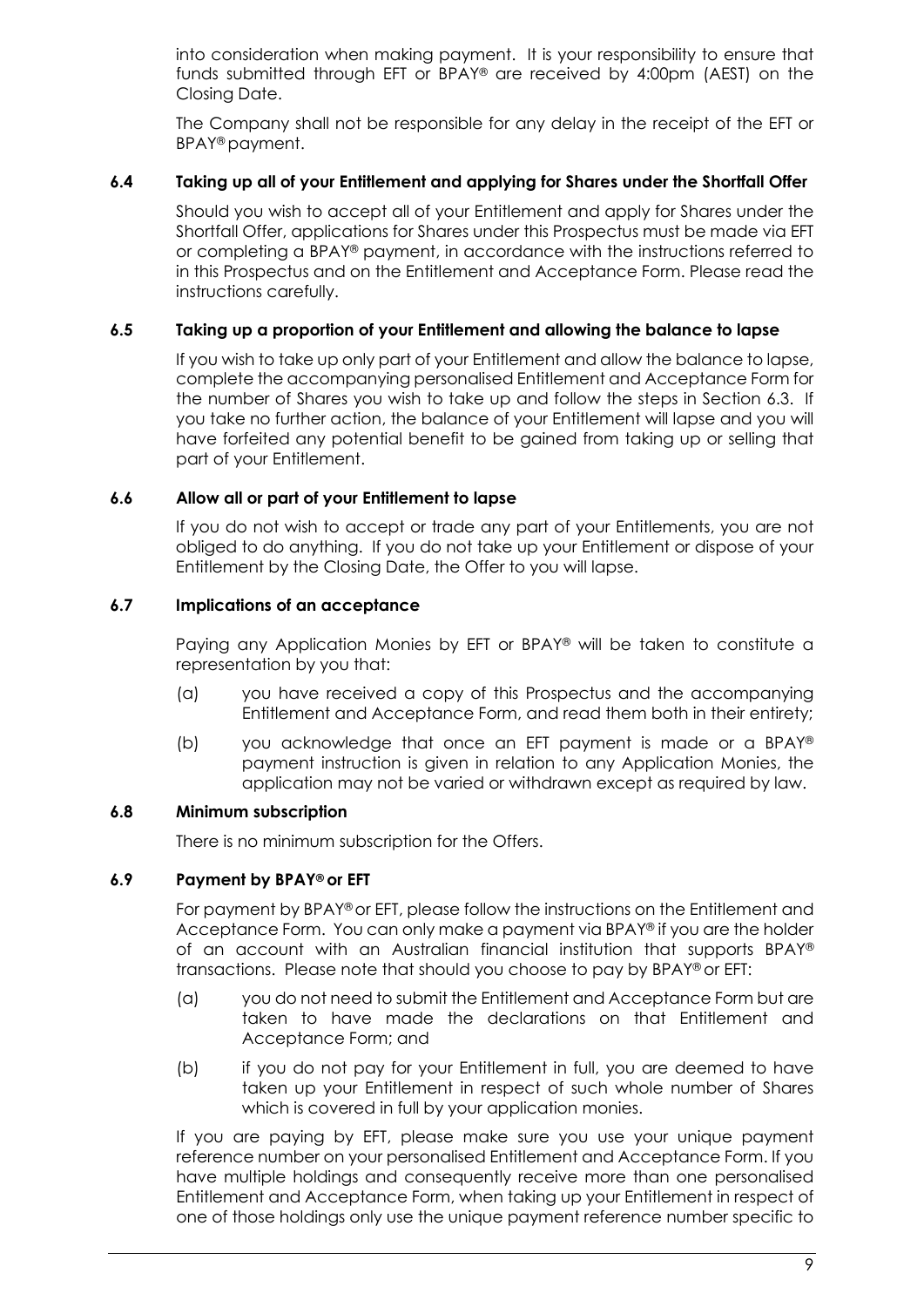that holding. If you do not use the correct unique payment reference number specific to that holding your Application will not be considered as valid.

#### **It is your responsibility to ensure that your BPAY® payment is received by the share registry by no later than 4:00pm (AEST) on the Closing Date. You should be aware that your financial institution may implement either cut-off times with regards to electronic payment and you should therefore take this into consideration when making payment.**

Any application monies received for more than your final allocation of Shares (only where the amount is \$1.00 or greater) will be refunded. No interest will be paid on any application monies received or refunded.

One (1) New Option exercisable at \$0.025 on or before 24 months from the date of issue, will be issued for every three (3) Shares subscribed for and issued under the Offer.

#### **6.10 Effect on control of the Company and potential dilution to Shareholders**

If all Entitlements are accepted by Shareholders in full, then the Offer will not result in any change to the control of the Company. If all Entitlements under the Offer are not accepted in full, then the shareholding interest of non-participating Shareholders will be diluted.

In addition, Shareholders should note that if they do not participate in the Offer, their holdings are likely to be diluted. Examples of how the dilution may impact Shareholders is set out in the table below:

| <b>Holder</b> | Holding as<br>at Record<br>date | % at Record<br><b>Date</b> | <b>Entitlements</b><br>under the<br><b>Offer</b> | <b>Holdings if</b><br>Offer not<br>taken Up | % post Offer |
|---------------|---------------------------------|----------------------------|--------------------------------------------------|---------------------------------------------|--------------|
| Shareholder 1 | 50,000,000                      | 8.73%                      | 6,250,000                                        | 50,000,000                                  | 7.75%        |
| Shareholder 2 | 25,000,000                      | 4.36%                      | 3,125,000                                        | 25,000,000                                  | 3.88%        |
| Shareholder 3 | 10,000,000                      | 1.75%                      | 1,250,000                                        | 10,000,000                                  | 1.55%        |
| Shareholder 4 | 1,000,000                       | $0.17\%$                   | 125,000                                          | 1,000,000                                   | 0.15%        |
| Shareholder 5 | 100.000                         | $0.02\%$                   | 12,500                                           | 100,000                                     | 0.014%       |

#### **Notes:**

- 1. This is based on a share capital of 573,020,145 Shares, as at the Record Date.
- 2. The dilutionary effect shown in the table is the maximum percentage on the assumption that those Entitlements not accepted by Eligible Shareholders are placed under the Shortfall Offer. In the event all Entitlements are not accepted and some or all of the resulting Shortfall was not subsequently placed, the dilution effect for each Shareholder not accepting their Entitlement would be a lesser percentage.

#### <span id="page-11-0"></span>**6.11 Shortfall Offer**

Any Entitlement not taken up pursuant to the Offer will form the Shortfall Offer.

The Shortfall Offer is a separate offer made pursuant to this Prospectus and will remain open for up to three months following the Closing Date. The issue price for each Share to be issued under the Shortfall Offer is \$0.014 being the same price at which Shares have been offered under the Offer.

Allocation of the Shortfall Shares will be at the discretion of the Board.

The Company notes that no Shares will be issued to an applicant under this Prospectus or via the Shortfall Offer if the issue of Shares would contravene the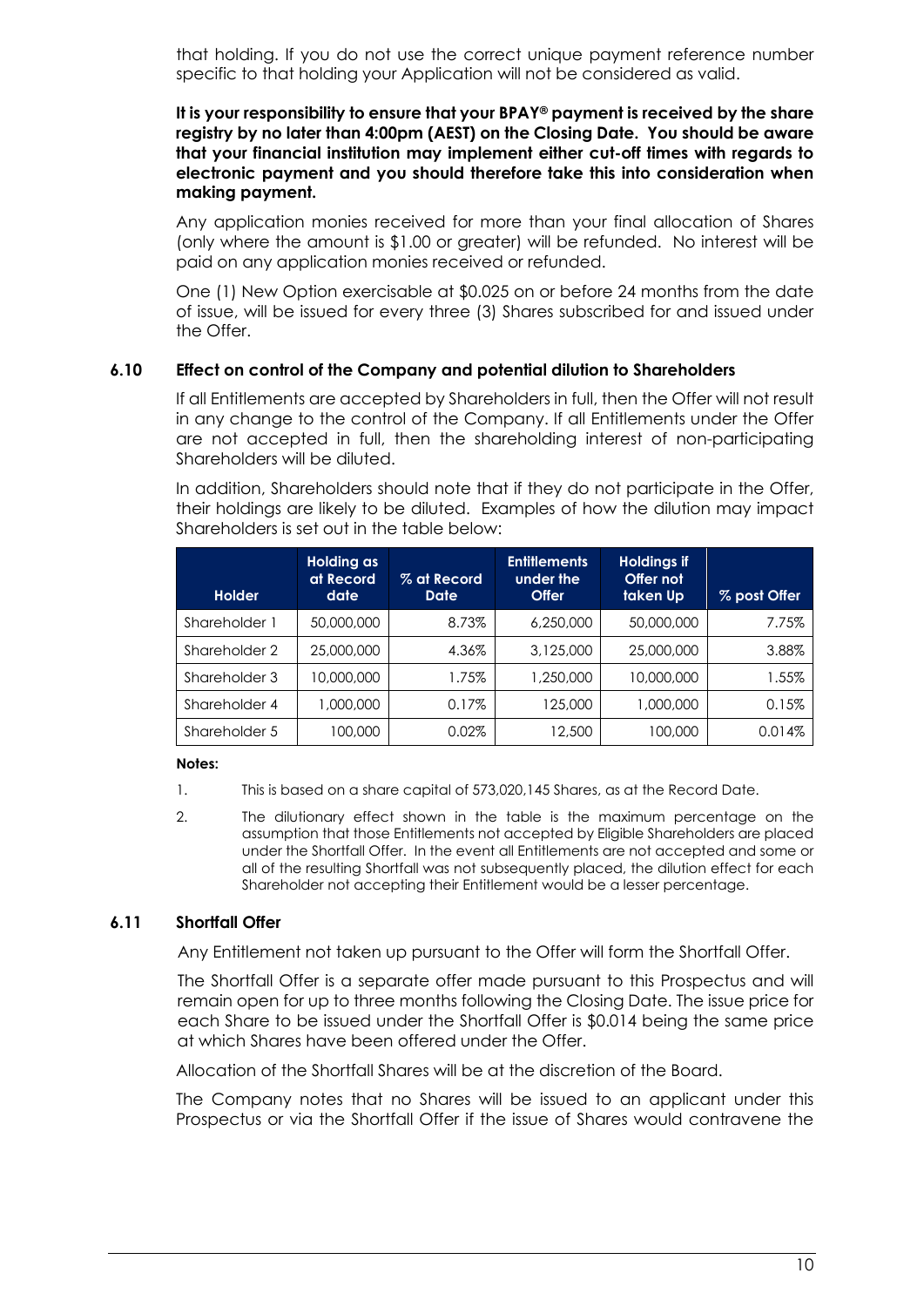takeover prohibition in section 606 of the Corporations Act. Similarly, no Shares will be issued via the Shortfall Offer to any related parties of the Company.

### **6.12 ASX listing**

Application for Official Quotation of the Shares offered pursuant to this Prospectus will be made in accordance with the timetable set out in Section 2 of this Prospectus. If ASX does not grant Official Quotation of the Shares offered pursuant to this Prospectus before the expiration of 3 months after the date of issue of the Prospectus, (or such period as varied by the ASIC), the Company will not issue any Securities and will repay all Application Monies for the Shares within the time prescribed under the Corporations Act, without interest.

The fact that ASX may grant Official Quotation to the Shares is not to be taken in any way as an indication of the merits of the Company or the Securities now offered for subscription.

#### **6.13 Issue**

Securities issued pursuant to the Offer will be issued in accordance with the ASX Listing Rules and timetable set out in Section 2 of this Prospectus.

Securities issued pursuant to the Shortfall Offer will be issued on a progressive basis. Where the number of Shares issued is less than the number applied for, or where no issue is made, surplus Application Monies will be refunded without any interest to the Applicant as soon as practicable after the closing date of the Shortfall Offer.

Pending the issue of the Securities or payment of refunds pursuant to this Prospectus, all Application Monies will be held by the Company in trust for the Applicants in a separate bank account as required by the Corporations Act. The Company, however, will be entitled to retain all interest that accrues on the bank account and each Applicant waives the right to claim interest.

Holding statements for Securities issued under the Offer will be mailed in accordance with the ASX Listing Rules and timetable set out at the commencement of this Prospectus and for Shortfall Securities issued under the Shortfall Offer as soon as practicable after their issue.

#### **6.14 Overseas shareholders**

This Offer does not, and is not intended to, constitute an offer in any place or jurisdiction in which, or to any person to whom, it would not be lawful to make such an offer or to issue this Prospectus.

It is not practicable for the Company to comply with the securities laws of overseas jurisdictions having regard to the number of overseas Shareholders, the number and value of Shares these Shareholders would be offered and the cost of complying with regulatory requirements in each relevant jurisdiction. Accordingly, the Offer is not being extended and Shares will not be issued to Shareholders with a registered address which is outside Australia or New Zealand.

#### *New Zealand*

The Offer is being made in New Zealand in reliance on the transitional provisions of the Financial Markets Conduct Act 2013 (New Zealand) and the Financial Markets Conduct (Incidental Offers) Exemption Notice 2016 (New Zealand).

### **6.15 Enquiries**

Any questions concerning the Offer should be directed to Graeme Smith, Company Secretary, on +61 8 6381 0392.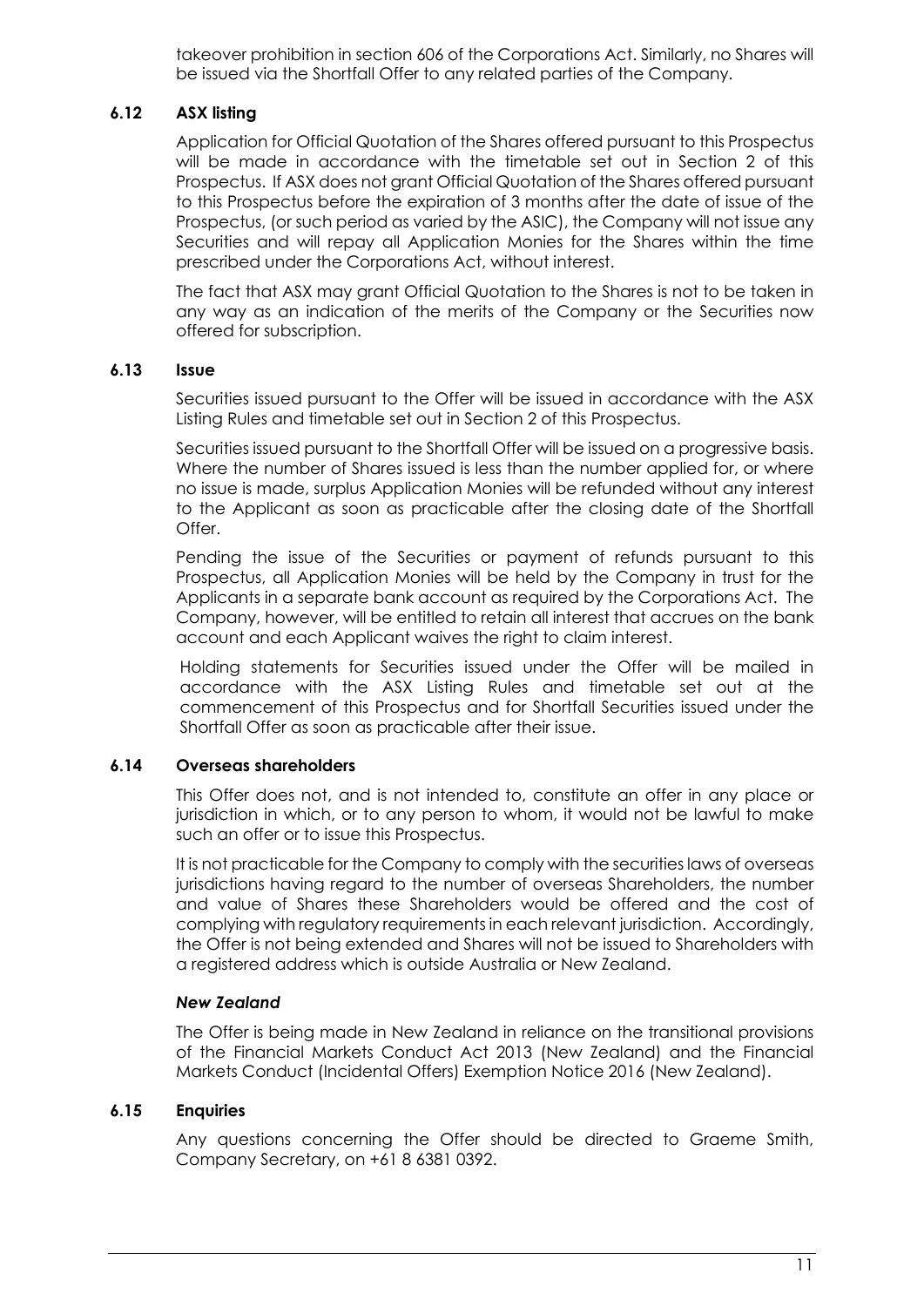### <span id="page-13-0"></span>**7. PURPOSE AND EFFECT OF THE OFFER**

### <span id="page-13-1"></span>**7.1 Purpose of the Offer**

Monies raised by the Offer will result in an increase in cash in hand of up to approximately \$1,002,785 (before the payment of costs associated with the Offer).

The funds raised from the Offer are planned to be used in accordance with the table set out below:

| <b>Item</b> | <b>Proceeds of the Offer</b>       | Full<br><b>Subscription</b><br>(5) | $\%$  |
|-------------|------------------------------------|------------------------------------|-------|
| 1.          | Exploration                        | 784,452                            | 80%   |
| 2.          | Expenses of the Offer <sup>1</sup> | 18,333                             | $2\%$ |
| 3.          | Working capital                    | 200,000                            | 18%   |
|             | Total                              | 1,002,785                          | 100%  |

#### **Notes:**

1. Refer to Section [11.8](#page-29-0) for further details relating to the estimated expenses of the Offer.

The above table is a statement of current intentions as of the date of this Prospectus. As with any budget, intervening events and new circumstances have the potential to affect the manner in which the funds are ultimately applied. The Board reserves the right to alter the way funds are applied on this basis.

### **7.2 Effect of the Offer**

The principal effect of the Offer, assuming all Entitlements are accepted, will be to:

- (a) increase the cash reserves by \$984,452 (after deducting the estimated expenses of the Offer) immediately after completion of the Offer;
- (b) increase the number of Shares on issue from 573,020,145 as at the date of this Prospectus to 644,647,663 Shares; and
- (c) increase the number of Options on issue from 46,765,006 as at the date of this Prospectus to 70,640,845 Options following completion of the Offer.

#### **7.3 Pro-forma balance sheet**

The reviewed balance sheet as at 30 June 2021 and the unaudited pro-forma balance sheet as at 30 June 2021 shown below have been prepared on the basis of the accounting policies normally adopted by the Company and reflect the changes to its financial position.

The pro-forma balance sheet has been prepared assuming all Entitlements are accepted, no Options are exercised prior to the Record Date and including expenses of the Offer.

The pro-forma balance sheet has been prepared to provide investors with information on the assets and liabilities of the Company and pro-forma assets and liabilities of the Company as noted below. The historical and pro-forma financial information is presented in an abbreviated form, insofar as it does not include all of the disclosures required by Australian Accounting Standards applicable to annual financial statements.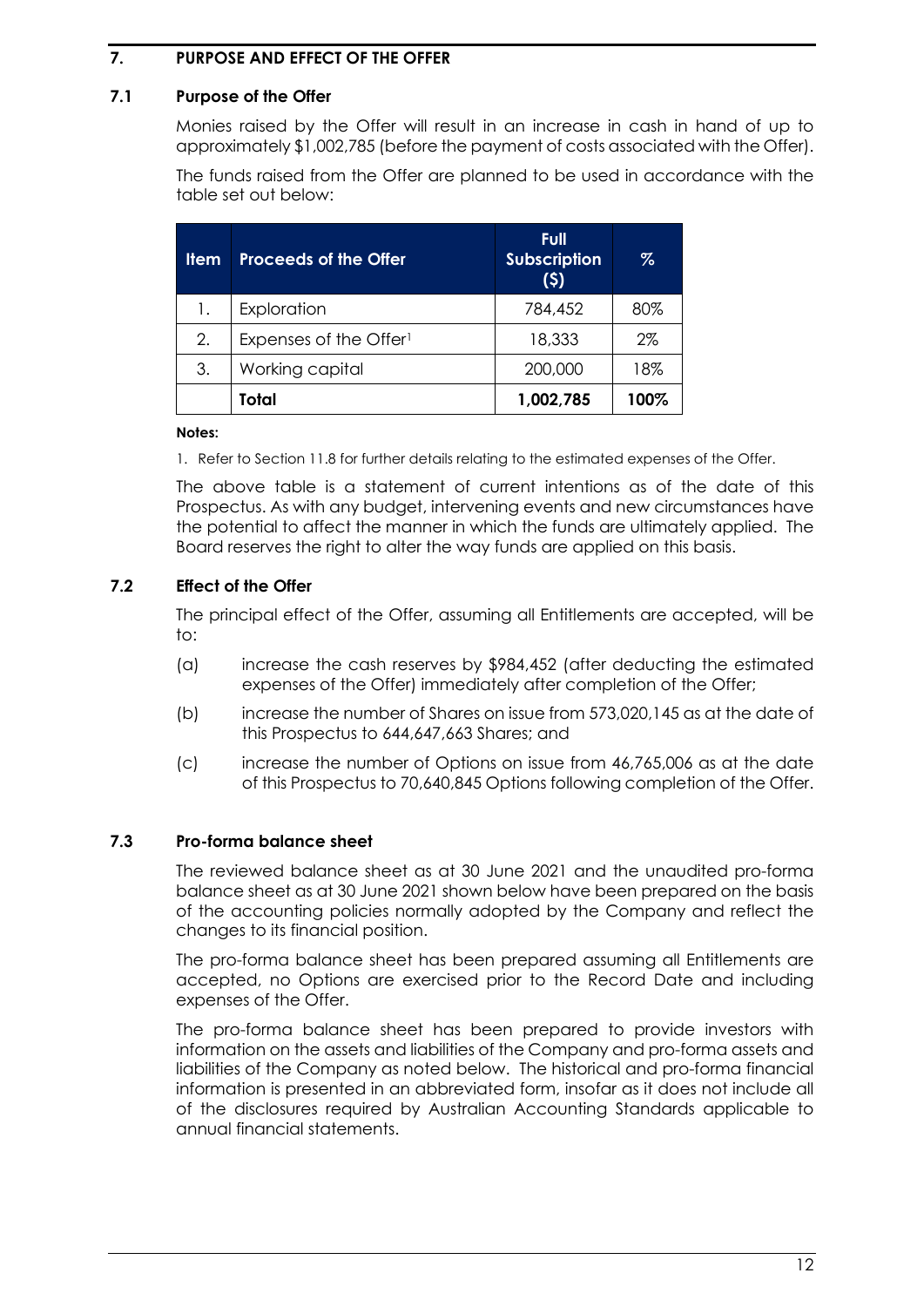|                                      | <b>AUDITED</b>           |                          |              | <b>UNAUDITED</b> |
|--------------------------------------|--------------------------|--------------------------|--------------|------------------|
|                                      | <b>Subsequent Events</b> |                          | Proforma     |                  |
|                                      | 30-Jun-21                | Expenditure <sup>1</sup> | <b>Offer</b> | 30-Jun-21        |
| <b>CURRENT ASSETS</b>                |                          |                          |              |                  |
| Cash and cash equivalents            | 1,481,540                | (550,000)                | 984,452      | 1,915,992        |
| Trade and other receivables          | 54,265                   |                          |              | 54,265           |
| Prepayments                          | 24,990                   |                          |              | 24,990           |
| <b>TOTAL CURRENT ASSETS</b>          | 1,560,795                | (550,000)                | 984,452      | 1,995,247        |
|                                      |                          |                          |              |                  |
| <b>NON-CURRENT ASSETS</b>            |                          |                          |              |                  |
| Property, plant and equipment        | 9,970                    |                          |              | 9,970            |
| Right of use assets                  | 47,084                   |                          |              | 47,084           |
| Exploration and evaluation assets    | 6,262,607                |                          |              | 6,262,607        |
| <b>TOTAL NON-CURRENT ASSETS</b>      | 6,319,661                |                          |              | 6,319,661        |
|                                      |                          |                          |              |                  |
| <b>TOTAL ASSETS</b>                  | 7,880,456                | (550,000)                | 984,452      | 8,314,908        |
|                                      |                          |                          |              |                  |
| <b>CURRENT LIABILITIES</b>           |                          |                          |              |                  |
| Trade and other payables             | 126,925                  |                          |              | 126,925          |
| Lease liabilities                    | 24,519                   |                          |              | 24,519           |
| Provisions                           | 5,578                    |                          |              | 5,578            |
| <b>TOTAL CURRENT LIABILITIES</b>     | 157,022                  |                          |              | 157,022          |
| <b>NON-CURRENT LIABILITIES</b>       |                          |                          |              |                  |
| Lease liabilities                    | 23,339                   |                          |              | 23,339           |
| <b>TOTAL NON-CURRENT LIABILITIES</b> | 23,339                   |                          |              | 23,339           |
|                                      |                          |                          |              |                  |
| <b>TOTAL LIABILITIES</b>             | 180,361                  |                          |              | 180,361          |
|                                      |                          |                          |              |                  |
| <b>NET ASSETS</b>                    | 7,700,095                | (550,000)                | 984,452      | 8,134,547        |
|                                      |                          |                          |              |                  |
| <b>EQUITY</b>                        |                          |                          |              |                  |
| Share capital                        | 34,079,595               |                          | 984,452      | 35,064,047       |
| Reserves                             | 90,666                   |                          |              | 90,666           |
| <b>Retained loss</b>                 | (26, 470, 166)           | (550,000)                |              | (27,020,166)     |
| <b>TOTAL EQUITY</b>                  | 7,700,095                | (550,000)                | 984,452      | 8,134,547        |

<sup>1</sup> Expenditure incurred on exploration and working capital since 30 June 2021.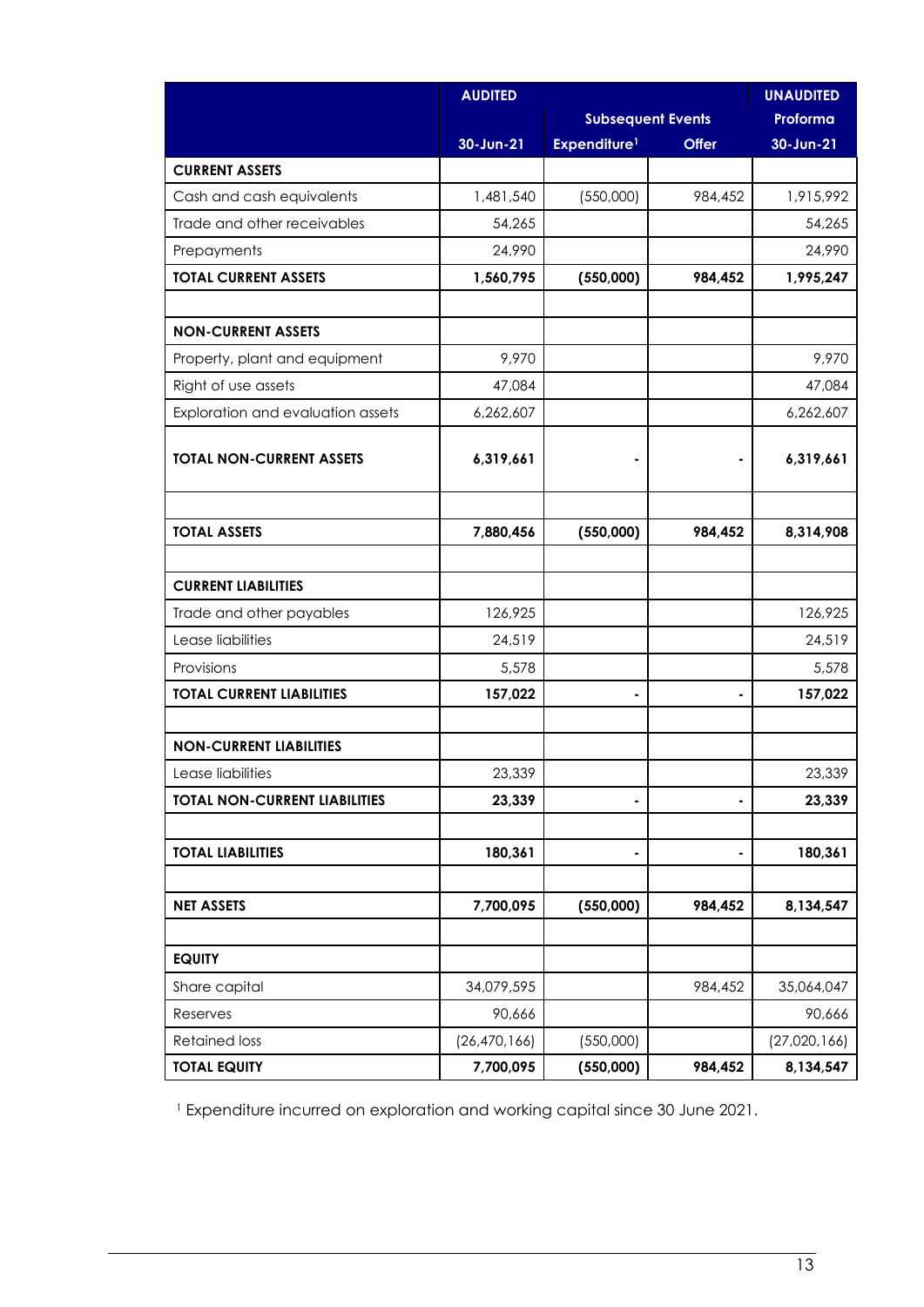### **7.4 Effect on capital structure**

The effect of the Offer on the capital structure of the Company, assuming all entitlements are accepted, is set out below.

#### **Shares**

|                                                     | <b>Number</b> |
|-----------------------------------------------------|---------------|
| Shares currently on issue                           | 573,020,145   |
| Shares offered pursuant to the Offer                | 71,627,518    |
| Total Shares on issue after completion of the Offer | 644,647,663   |

### **Options**

|                                                                                                                     | <b>Number</b> |
|---------------------------------------------------------------------------------------------------------------------|---------------|
| Options currently on issue:                                                                                         | 46,765,006    |
| New Options to be issued pursuant to the Offer:<br>exercisable at \$0.025 on or before 24 months from date of issue | 23,875,839    |
| Total Options on issue after completion of the Offer                                                                | 70,640,845    |

#### **Note**:

The capital structure on a fully diluted basis as at the date of this Prospectus would be 619,785,151 Shares and on completion of the Offer (assuming all Entitlements are accepted) would be 715,288,509 Shares.

The Company has no Shares or Options on issue which are subject to escrow restrictions, either voluntary or ASX imposed.

### **7.5 Details of substantial holders**

Based on publicly available information as at the date of this Prospectus, those persons which (together with their associates) have a relevant interest in 5% or more of the Shares on issue are set out below along with potential interest in the event that all Eligible Shareholders take up their entitlements under the Offer,

| <b>Shareholder</b>                       | <b>Shares</b> | %      | <b>Post</b><br><b>Offer</b> |
|------------------------------------------|---------------|--------|-----------------------------|
| Sinotech (Hong Kong) Corporation Limited | 88,305,556    | 15.41% | 13.70%                      |
| Mr Robert Hector Mckenna                 | 42,500,000    | 7.42%  | 7.42%                       |
| Guina Global Investments Pty Limited     | 30,850,000    | 5.38%  | 5.38%                       |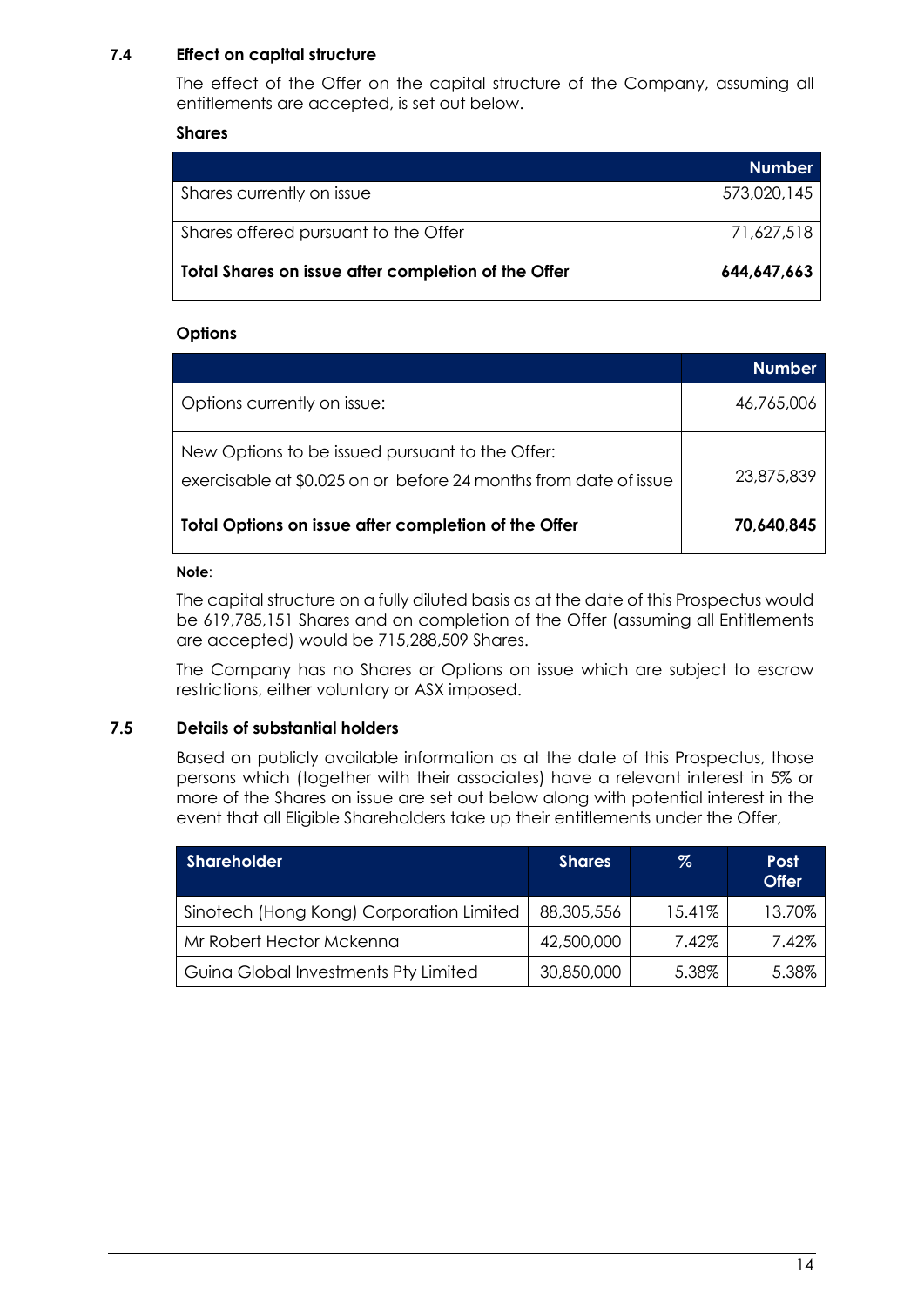### <span id="page-16-0"></span>**8. RIGHTS AND LIABILITIES ATTACHING TO SHARES**

The following is a summary of the more significant rights and liabilities attaching to Shares being offered pursuant to this Prospectus. This summary is not exhaustive and does not constitute a definitive statement of the rights and liabilities of Shareholders. To obtain such a statement, persons should seek independent legal advice.

Full details of the rights and liabilities attaching to Shares are set out in the Constitution, a copy of which is available for inspection at the Company's registered office during normal business hours.

### **8.1 General meetings**

Shareholders are entitled to be present in person, or by proxy, attorney or representative to attend and vote at general meetings of the Company.

Shareholders may requisition meetings in accordance with section 249D of the Corporations Act and the Constitution of the Company.

### **8.2 Voting rights**

Subject to any rights or restrictions for the time being attached to any class or classes of shares, at general meetings of shareholders or classes of shareholders:

- (a) each Shareholder entitled to vote may vote in person or by proxy, attorney or representative;
- (b) on a show of hands, every person present who is a Shareholder or a proxy, attorney or representative of a Shareholder has one vote; and
- (c) on a poll, every person present who is a Shareholder or a proxy, attorney or representative of a Shareholder shall, in respect of each fully paid Share held by him, or in respect of which he is appointed a proxy, attorney or representative, have one vote for each Share held, but in respect of partly paid shares shall have such number of votes as bears the same proportion to the total of such Shares registered in the Shareholder's name as the amount paid (not credited) bears to the total amounts paid and payable (excluding amounts credited).

### **8.3 Dividend rights**

Subject to the rights of persons (if any) entitled of shares with special rights to dividend, the Directors may declare a final dividend out of profits in accordance with the Corporations Act and may authorise the payment or crediting by the Company to the Shareholders of such a dividend.

The Directors may authorise the payment or crediting by the Company to the Shareholders of such interim dividends as appear to the Directors to be justified by the profits of the Company. Interest may not be paid by the Company in respect of any dividend, whether final or interim. The Directors may set aside out of the profits of the Company any amounts that they may determine as reserves, to be applied at the discretion of the Directors, for any purpose for which the profits of the Company may be properly applied.

Subject to the ASX Listing Rules and the Corporations Act, the Director may in their absolute discretion establish on such terms and conditions as they think fit:

(a) plans (to be called "dividend reinvestment plan" or an "interest reinvestment plan" as the case may be) for cash dividends paid by the Company is respect of shares issued by the Company and interest paid by the Company on unsecured notes or debenture stock issued by the Company to be reinvested by way of subscription for shares in the Company; and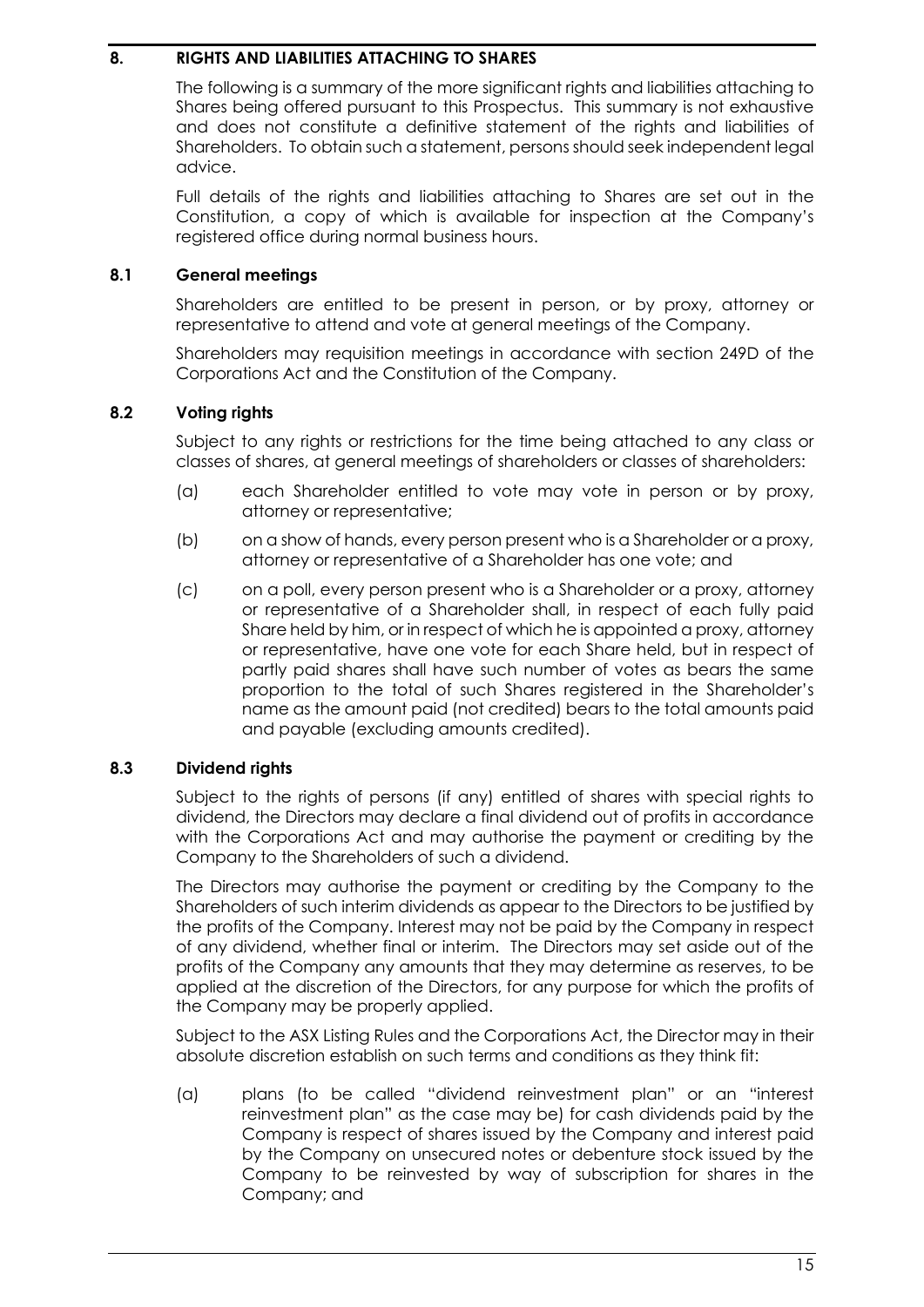(b) a plan (to be called "dividend election plan") permitting holders of shares to the extent that his shares are fully paid up, to have the option to elect to forego his right to share in any dividends (whether interim or otherwise) payable in respect of such shares and to receive instead an issue of shares credited as fully paid up to the extent as determined by the Directors.

### **8.4 Winding-up**

If the Company is wound up, the liquidator may, with the sanction of a special resolution, divide among the Shareholders in kind the whole or any part of the property of the Company, and may for that purpose set such value as he considers fair upon any property to be so divided, and may determine how the division is to be carried out as between the Shareholders or different classes of Shareholders.

The liquidator may, with the authority of a special resolution, vest the whole or any part of any such property in trustees upon such trusts for the benefit of the contributories as the liquidator thinks fit, but so that no Shareholder is compelled to accept any shares or other securities in respect of which there is any liability.

### **8.5 Shareholder liability**

As the Shares issued will be fully paid shares, they will not be subject to any calls for money by the Directors and will therefore not become liable for forfeiture.

### **8.6 Transfer of shares**

Generally, shares in the Company are freely transferable, subject to formal requirements, the registration of the transfer not resulting in a contravention of or failure to observe the provisions of a law of Australia and the transfer not being in breach of the Corporations Act and the ASX Listing Rules.

### **8.7 Future increase in capital**

The issue of any new Shares is under the control of the Directors of the Company. Subject to restrictions on the issue or grant of Securities contained in the ASX Listing Rules, the Constitution and the Corporations Act (and without affecting any special right previously conferred on the holder of an existing share or class of shares), the Directors may issue Shares as they shall, in their absolute discretion, determine.

### **8.8 Variation of rights**

If at any time the share capital is divided into different classes of shares, the rights attached to any class (unless otherwise provided by the terms of issue of the shares of that class), whether or not the Company is being wound up, may be varied or abrogated with the consent in writing of the holders of three quarters of the issued shares of that class, or if authorised by a special resolution passed at a separate meeting of the holders of the shares of that class.

Any variation under this clause shall be subject to Sections 246B and 246E of the Corporations Act.

### **8.9 Alteration of constitution**

In accordance with the Corporations Act, the Constitution can only be amended by a special resolution passed by at least three quarters of Shareholders present and voting at the general meeting. In addition, at least 28 days written notice specifying the intention to propose the resolution as a special resolution must be given.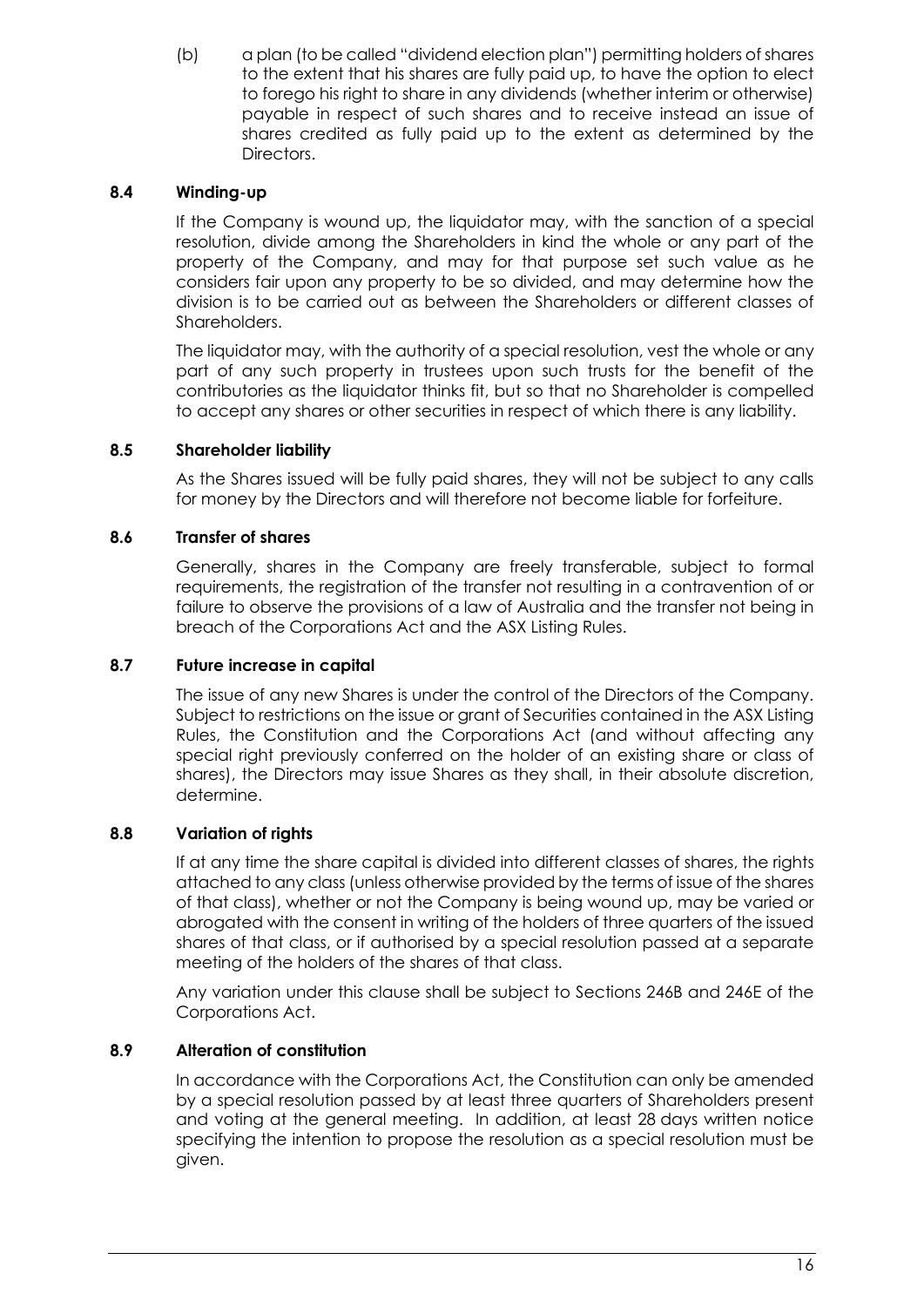### <span id="page-18-0"></span>**9. RIGHTS AND LIABILITIES ATTACHING TO NEW OPTIONS**

Set out below is a summary of the more significant rights and liabilities of the New Options offered pursuant to this Prospectus.

#### **9.1 Entitlement**

Each Option entitles the holder to subscribe for one Share upon exercise of the Option.

### **9.2 Exercise Price**

Subject to paragraph [9.9,](#page-19-0) the amount payable upon exercise of each Option will be \$0.025 (**Exercise Price**).

### **9.3 Expiry Date**

Each Option will expire at 5:00 pm (WST) 24 months from date of issue (**Expiry Date**). An Option not exercised before the Expiry Date will automatically lapse on the Expiry Date.

### **9.4 Exercise Period**

The Options are exercisable at any time on or prior to the Expiry Date (**Exercise Period**).

### **9.5 Notice of Exercise**

The Options may be exercised during the Exercise Period by notice in writing to the Company in the manner specified on the Option certificate (**Notice of Exercise**) and payment of the Exercise Price for each Option being exercised in Australian currency by electronic funds transfer or other means of payment acceptable to the Company.

#### **9.6 Exercise Date**

A Notice of Exercise is only effective on and from the later of the date of receipt of the Notice of Exercise and the date of receipt of the payment of the Exercise Price for each Option being exercised in cleared funds (**Exercise Date**).

#### <span id="page-18-1"></span>**9.7 Timing of issue of Shares on exercise**

Within 15 Business Days after the Exercise Date, the Company will:

- (a) issue the number of Shares required under these terms and conditions in respect of the number of Options specified in the Notice of Exercise and for which cleared funds have been received by the Company;
- <span id="page-18-2"></span>(b) if required, give ASX a notice that complies with section  $708A(5)(e)$  of the Corporations Act, or, if the Company is unable to issue such a notice, lodge with ASIC a prospectus prepared in accordance with the Corporations Act and do all such things necessary to satisfy section 708A(11) of the Corporations Act to ensure that an offer for sale of the Shares does not require disclosure to investors; and
- (c) if admitted to the official list of ASX at the time, apply for official quotation on ASX of Shares issued pursuant to the exercise of the Options.

If a notice delivered under [9.7](#page-18-1)[\(b\)](#page-18-2) for any reason is not effective to ensure that an offer for sale of the Shares does not require disclosure to investors, the Company must, no later than 20 Business Days after becoming aware of such notice being ineffective, lodge with ASIC a prospectus prepared in accordance with the Corporations Act and do all such things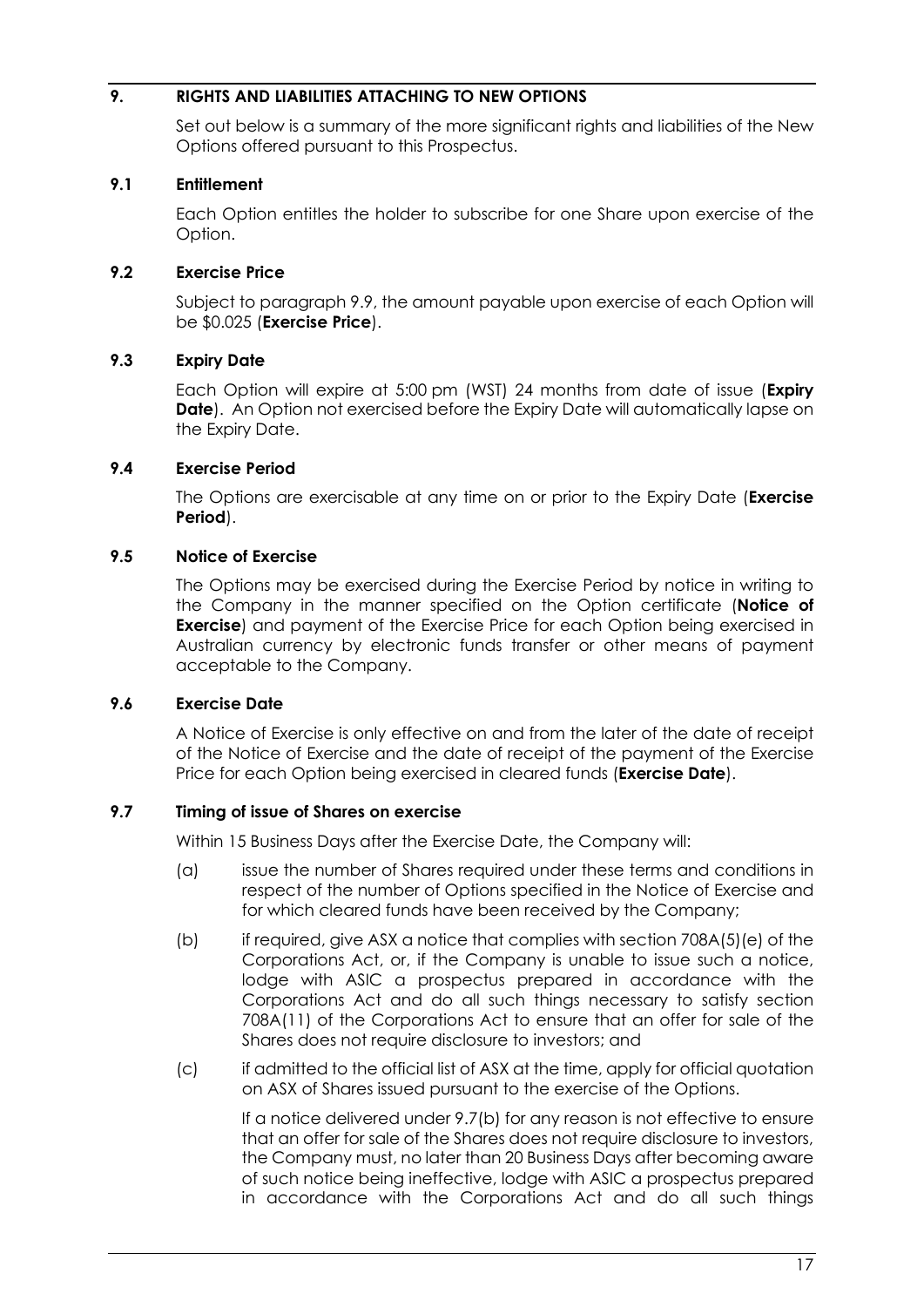necessary to satisfy section 708A(11) of the Corporations Act to ensure that an offer for sale of the Shares does not require disclosure to investors.

#### **9.8 Shares issued on exercise**

Shares issued on exercise of the Options rank equally with the then issued shares of the Company.

#### <span id="page-19-0"></span>**9.9 Reconstruction of capital**

If at any time the issued capital of the Company is reconstructed, all rights of an Option holder are to be changed in a manner consistent with the Corporations Act and the ASX Listing Rules at the time of the reconstruction.

#### **9.10 Participation in new issues**

There are no participation rights or entitlements inherent in the Options and holders will not be entitled to participate in new issues of capital offered to Shareholders during the currency of the Options without exercising the Options.

#### **9.11 Change in exercise price**

An Option does not confer the right to a change in Exercise Price or a change in the number of underlying securities over which the Option can be exercised.

#### **9.12 Transferability**

The Options are transferable subject to any restriction or escrow arrangements imposed by ASX or under applicable Australian securities laws.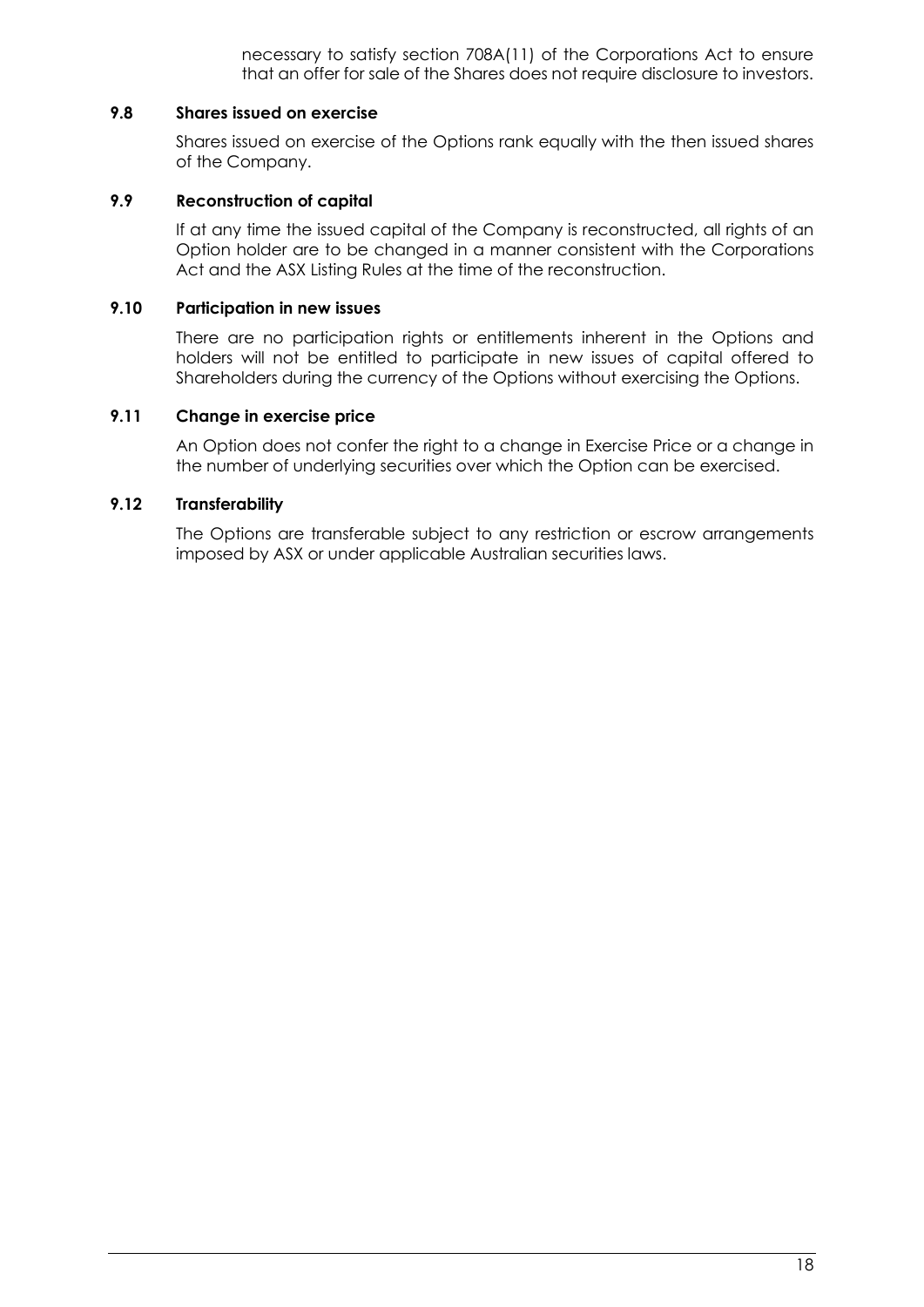### <span id="page-20-0"></span>**10. RISK FACTORS**

### **10.1 Introduction**

The Securities offered under this Prospectus are considered highly speculative. An investment in the Company is not risk free and the Directors strongly recommend potential investors to consider the risk factors described below, together with information contained elsewhere in this Prospectus and to consult their professional advisers before deciding whether to apply for Securities pursuant to this Prospectus.

There are specific risks which relate directly to the Company's business. In addition, there are other general risks, many of which are largely beyond the control of the Company and the Directors. The risks identified in this section, or other risk factors, may have a material impact on the financial performance of the Company and the market price of the Shares.

The following is not intended to be an exhaustive list of the risk factors to which the Company is exposed.

### **10.2 Company specific**

### (a) **Joint Ventures**

The company has two joint venture partners advancing Enterprise Metals projects in Western Australia in search of gold, copper and nickel mineralisation. If these joint venture partners decided to withdraw from the Projects, Enterprise will be required to fund the minimum exploration commitments to maintain the tenements as well as undertake additional exploration at its own expense.

### (b) **Exploration Licence Applications**

Enterprise has lodged two large exploration licences over deep palaeovalleys centred approximately 35km north-northeast of the wheatbelt town of Perenjori in Western Australia. There is no guarantee that these applications will be granted.

#### (c) **Fluctuations in Metal Prices**

The price of nickel, gold and other base metals and other minerals fluctuates widely and is affected by numerous factors beyond the control of the Company such as industrial and retail supply and demand, exchange rates, inflation rates, changes in global economies, confidence in the global monetary system, forward sales of metals by producers and speculators as well as other global or regional political, social or economic events. The supply of metals consists of a combination of new mine production and existing stocks held by governments, producers, speculators and consumers.

Any production scenario for the Company's existing projects will be dependent upon the price of nickel, gold and other base metals and other minerals being adequate to make these properties economic.

Depending on the price of nickel, gold and other base metals and other minerals, the Company could be forced to discontinue any current or planned production or development and may lose its interest in, or may be forced to sell, some of its properties. There is no assurance that, even as commercial quantities of nickel gold and other base metals are produced, a profitable market will exist for them.

Declining commodity prices can impact operations by requiring a reassessment of the feasibility of a particular project. Such a reassessment may be the result of a management decision or may be required under financing arrangements related to a particular project. Even if a project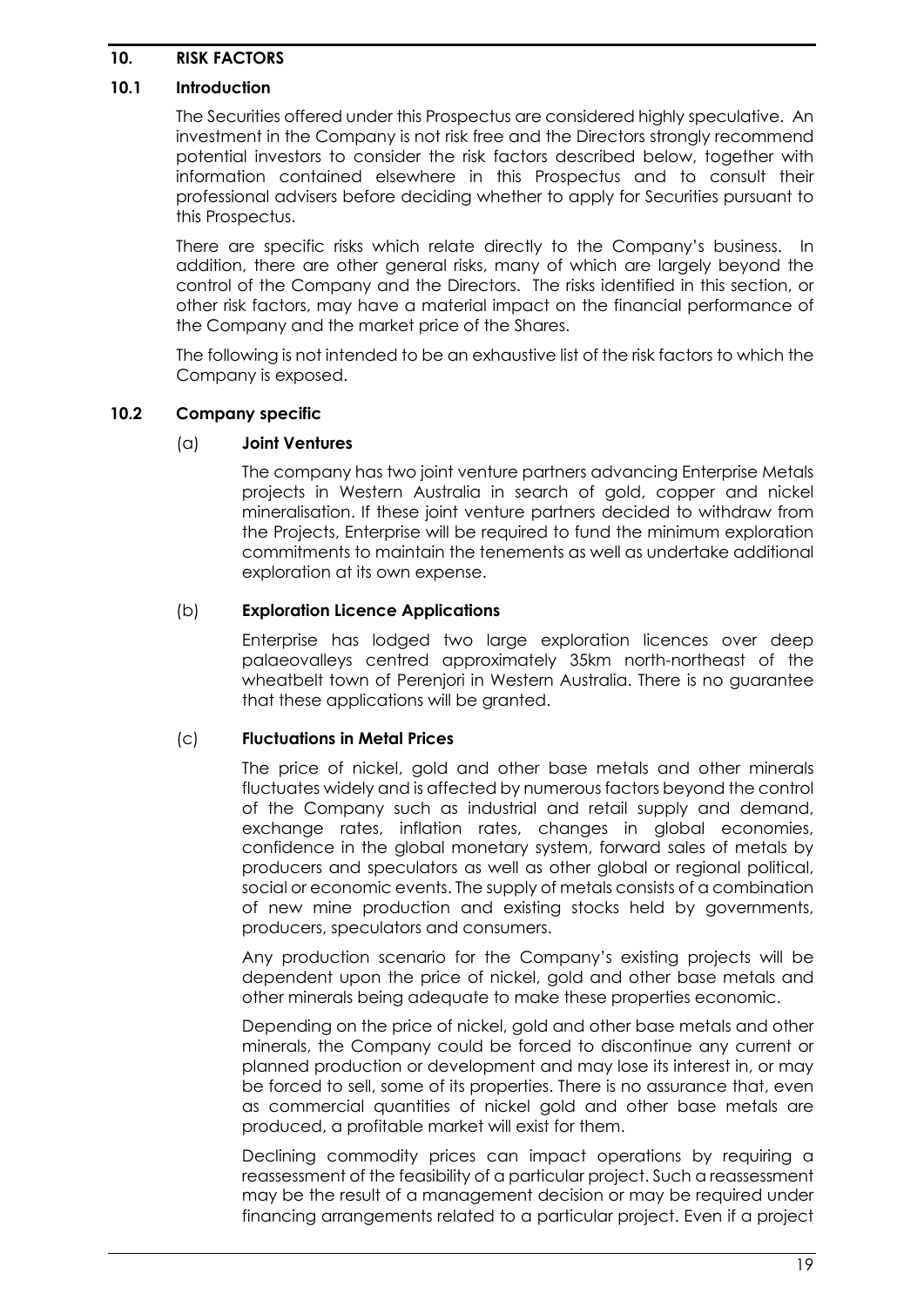is ultimately determined to be economically viable, the need to conduct such a reassessment may cause substantial delays or may eventually interrupt operations until a satisfactory reassessment can be completed.

### (d) **Future capital requirements**

Enterprise's ongoing activities will require ongoing expenditures. There can be no guarantee that the funds raised through the Offer will be sufficient to successfully achieve all the objectives of the Company's overall business strategy. If the Company is unable to continue to use debt or equity to fund expansion after the substantial exhaustion of the net proceeds of the Offer there can be no assurances that the Company will have sufficient capital resources for that purpose, or other purposes, or that it will be able to obtain additional fundraising on terms acceptable to the Company or at all. Any additional equity financing may be dilutive to shareholders and any debt financing if available may involve restrictive covenants, which may limit the Company's operations and business strategy.

The Company's failure to raise capital if and when could delay or suspend the Company's future business strategy and could have a Material Adverse Effect on the Company's activities.

### (e) **Litigation risks**

The Company is exposed to possible litigation risks including contractual disputes, occupational health and safety claims and employee claims. Further, the Company may be involved in disputes with other parties in the future which may result in litigation. Any such claim or dispute if proven, may impact adversely on the Company's operations, financial performance and financial position. The Company is not currently engaged in any litigation.

#### (f) **Mineral Resource and Ore Reserve estimates**

Mineral Resource and Ore Reserve estimates are expressions of judgement based on knowledge, experience and industry practice. These estimates were appropriate when made but may change significantly when new information becomes available. Mineral Resource and Ore Reserve estimates are imprecise and depend to some extent on interpretations, which may ultimately prove to be inaccurate and require adjustment. Adjustments to Mineral Resource and Ore Reserve estimates could affect the Company's future plans and ultimately its financial performance and value.

#### **10.3 Industry specific**

### (a) **Exploration, Development, Mining and Processing Risks**

There is no assurance that copper, cobalt, gold or other precious, base or specialty metals will be discovered in the areas in which the Company has an interest. Even if further copper, cobalt, gold or other precious, base metals or specialty metals are discovered in those areas, there is no assurance that commercial quantities of these minerals can be recovered from the Company's permits.

Mineral exploration, project development and mining by their nature contain elements of significant risk. Ultimate and continuous success of these activities is dependent on many factors such as:

- (i) the discovery and/or acquisition of economically recoverable ore resources;
- (ii) successful conclusions to bankable feasibility studies;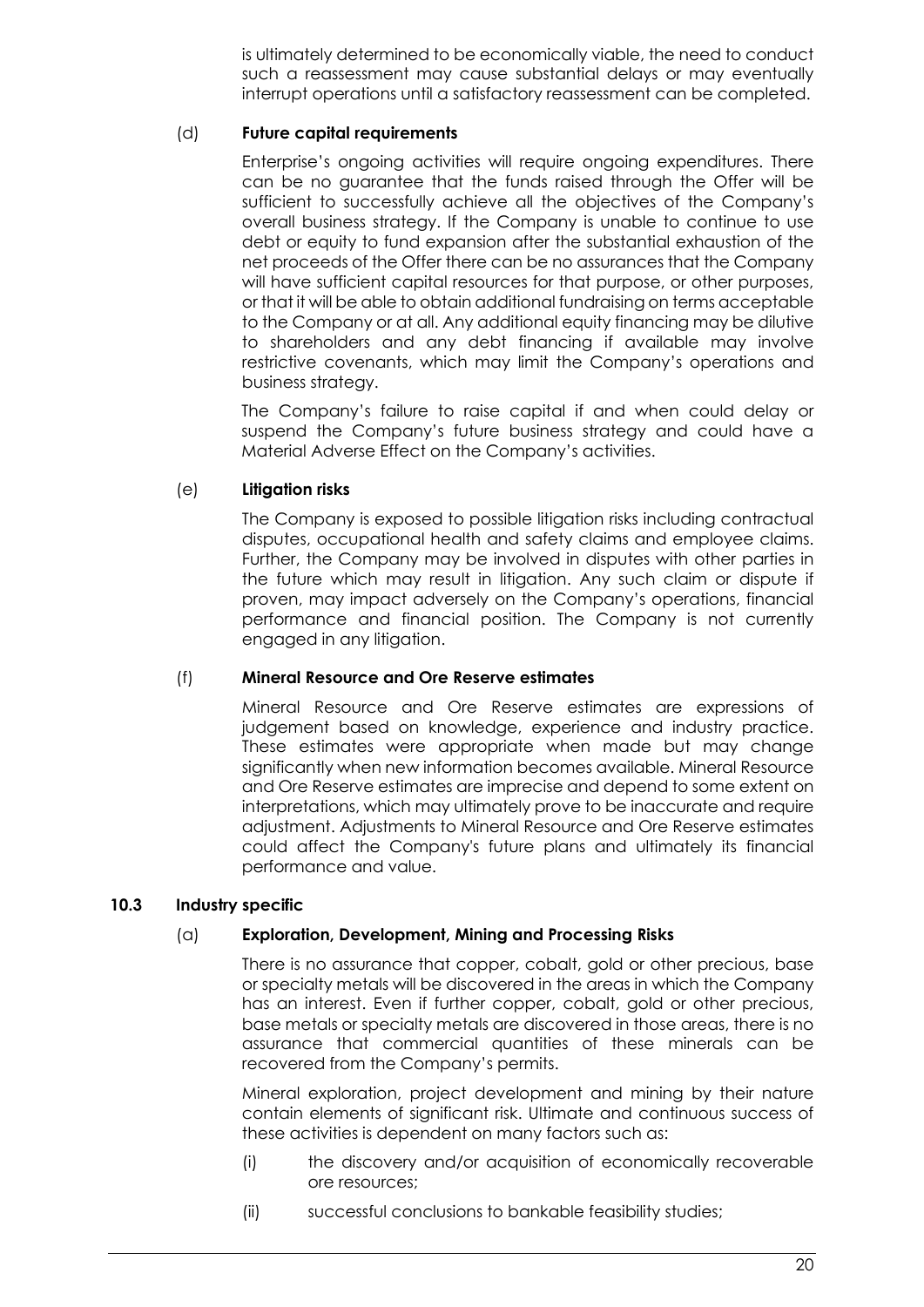- (iii) access to adequate capital for project development;
- (iv) design and construction of efficient mining and processing facilities within capital expenditure budgets;
- (v) securing and maintaining title to tenements;
- (vi) obtaining consents and approvals necessary for the conduct of exploration and mining;
- (vii) access to competent operational management and prudent financial administration, including the availability and reliability of appropriately skilled and experienced employees, contractors and consultants;
- (viii) native title risks; and
- (ix) adverse weather conditions over a prolonged period which may adversely affect exploration and mining operations and the timing of revenues.

Whether or not income will result from development of tenements depends on the successful establishment of mining operations. Factors including costs, actual mineralisation, consistency and reliability of ore grades and commodity prices affect successful project development and mining operations.

### (b) **Access Risk**

The Company's access to its projects may be affected by the following:

- (i) landholder and pastoralist approvals; and
- (ii) native title rights and the terms of native title agreements.

While the Company intends to do those things necessary to minimise these risks, it cannot guarantee that the access it has to the projects in which it has an interest will remain unfettered in the future.

### (c) **Operational and technical risks**

The operations of the Company may be affected by various factors, including but not limited to:

- (i) Failure to locate or identify mineral deposits;
- (ii) Failure to achieve predicted grades and tonnes in exploration and mining;
- (iii) Operational and technical difficulties encountered in mining;
- (iv) Insufficient or unreliable infrastructure, such as power, water and transport;
- (v) Difficulties in commissioning and operating plant and equipment;
- (vi) Mechanical failure or plant breakdown;
- (vii) Unanticipated metallurgical problems which may affect extraction costs;
- (viii) Adverse weather conditions;
- (ix) threats of illegal artisanal mining activities on the Company's projects;
- (x) Industrial and environmental accidents;
- (xi) Industrial disputes and labour shortages; and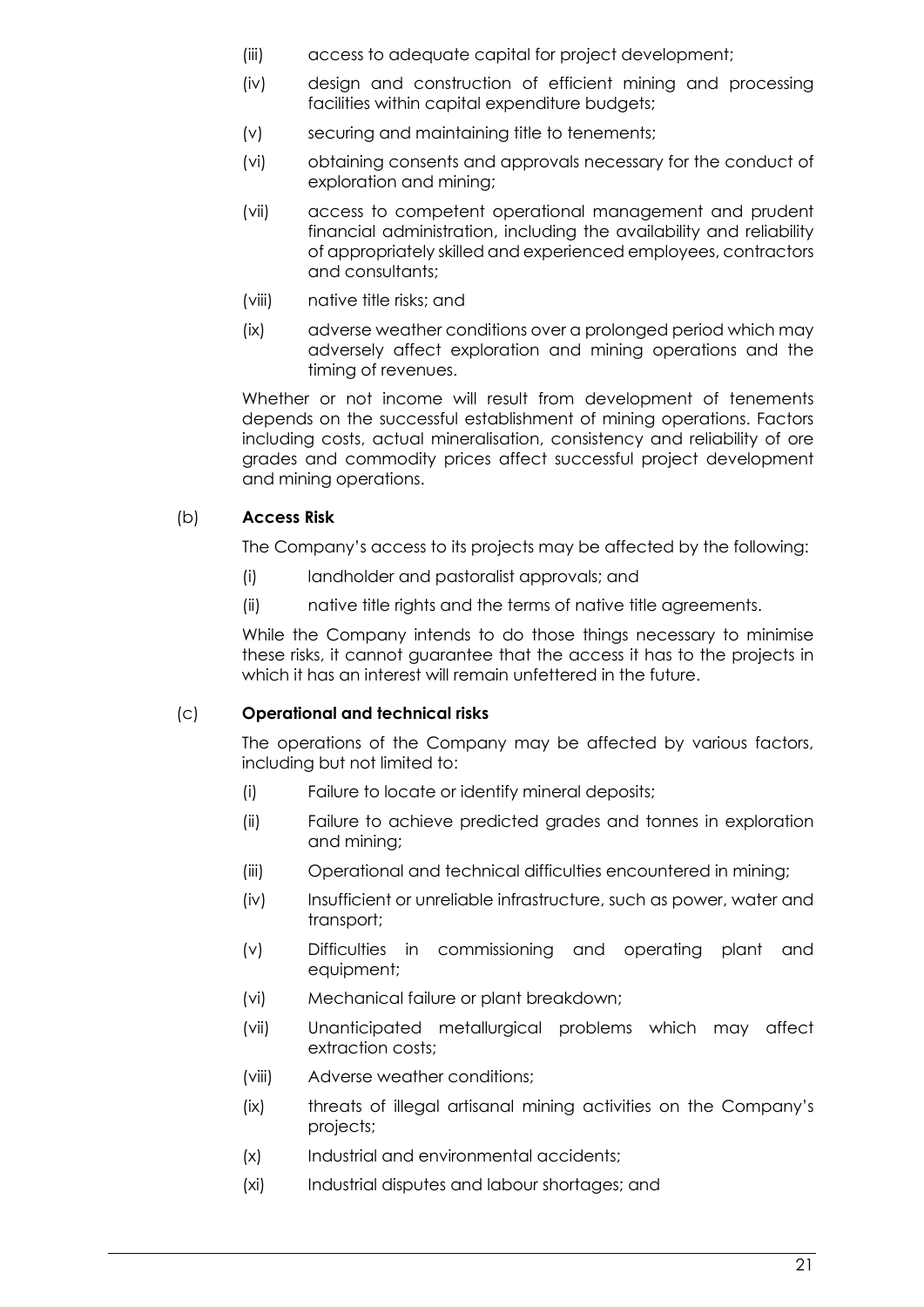(xii) Unexpected shortages or increases in the costs of consumables, spare parts, plant and equipment.

### (d) **Title risk**

Interests in exploration licences are governed by the national legislation in the relevant jurisdiction. The licences which grant the title to each property are subject to compliance with certain requirements, including lodgement of reports, payment of royalties and compliance with environmental conditions and environmental legislation. Consequently, as is the case in Australia, Enterprise runs the risk of incurring penalties or loss of title to or its interest in its licences if these requirements are not met.

#### (e) **Joint venture parties, contractors and agents**

In conducting its business, the Company relies on continuing existing strategic relationships and has been forming new relationships with other entities in the mineral exploration and mining industry, including joint venture partners, contractors and agents. There can be no assurance that existing relationships will continue to be maintained or that new ones will be successfully formed and the Company could be materially adversely affected by changes to such relationships or difficulties in forming new ones.

The Directors are unable to predict the risk of financial failure or default by a participant in any joint venture to which the Company is, or may become a party, or insolvency or other managerial failure by any of the contractors used by the Company in any of its activities, or insolvency or other managerial failure by any of the other service providers used by the Company for any activity.

### (f) **Environmental risk**

The Company's operations will be subject to various regulations regarding environmental matters. Development of each of the Company's projects will be dependent on the relevant licences meeting environmental guidelines and gaining approvals by government authorities. Whilst Enterprise intends to conduct its activities in an environmentally responsible manner, risks arise in relation to compliance with these regulations and approvals.

### (g) **Competition risk**

The industry in which the Company will be involved is subject to domestic and global competition. While the Company will undertake reasonable due diligence in its business decisions and operations, the Company will have no influence or control over the activities or actions of its competitors, whose activities or actions may, positively or negatively, affect the operating and financial performance of the Company's projects and businesses.

#### **10.4 Economic Risks**

General economic conditions, movements in commodity prices, interest and inflation rates and currency exchange rates may have an adverse effect on the Company's exploration, development and future production activities, as well as on its ability to fund those activities.

#### **10.5 Speculative investment**

The above list of risk factors ought not to be taken as exhaustive of the risks faced by the Company or by investors in the Company. The above factors, and others not specifically referred to above, may in the future materially affect the financial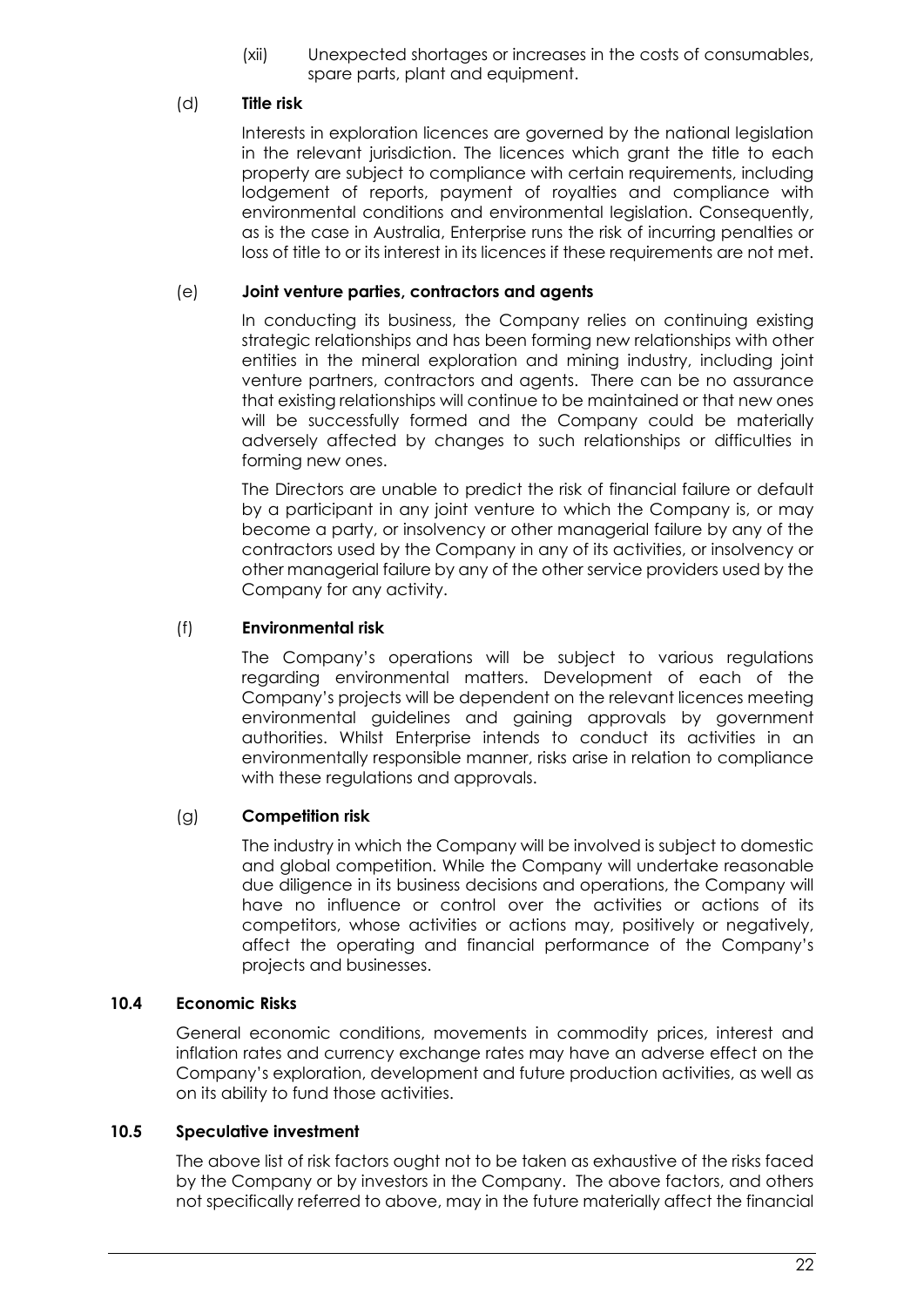performance of the Company and the value of the Shares offered under this Prospectus.

Therefore, the Shares to be issued pursuant to this Prospectus carry no guarantee with respect to the payment of dividends, returns of capital or the market value of those Shares.

Potential investors should consider that the investment in the Company is speculative and should consult their professional advisers before deciding whether to apply for Shares pursuant to this Prospectus.

#### **10.6 COVID-19**

The outbreak of the coronavirus disease (COVID-19) is impacting global economic markets. The nature and extent of the effect of the outbreak on the performance of the Company remains uncertain. The Company's Share price may be adversely affected in the short to medium term by the continued economic uncertainty caused by COVID-19. Further, any governmental or industry measures taken in response to COVID-19 may adversely impact the Company's operations and are likely to be beyond the control of the Company.

The Directors are continuing to monitor the situation closely and consider the impact of COVID-19 on the Company's business and financial performance. As the situation is continually evolving, the consequences are inevitably uncertain. In compliance with its continuous disclosure obligations, the Company will continue to update the market in regard to any adverse impact of COVID-19 on the Company. If any of these impacts appear material prior to close of the Offers, the Company will notify investors under a supplementary prospectus.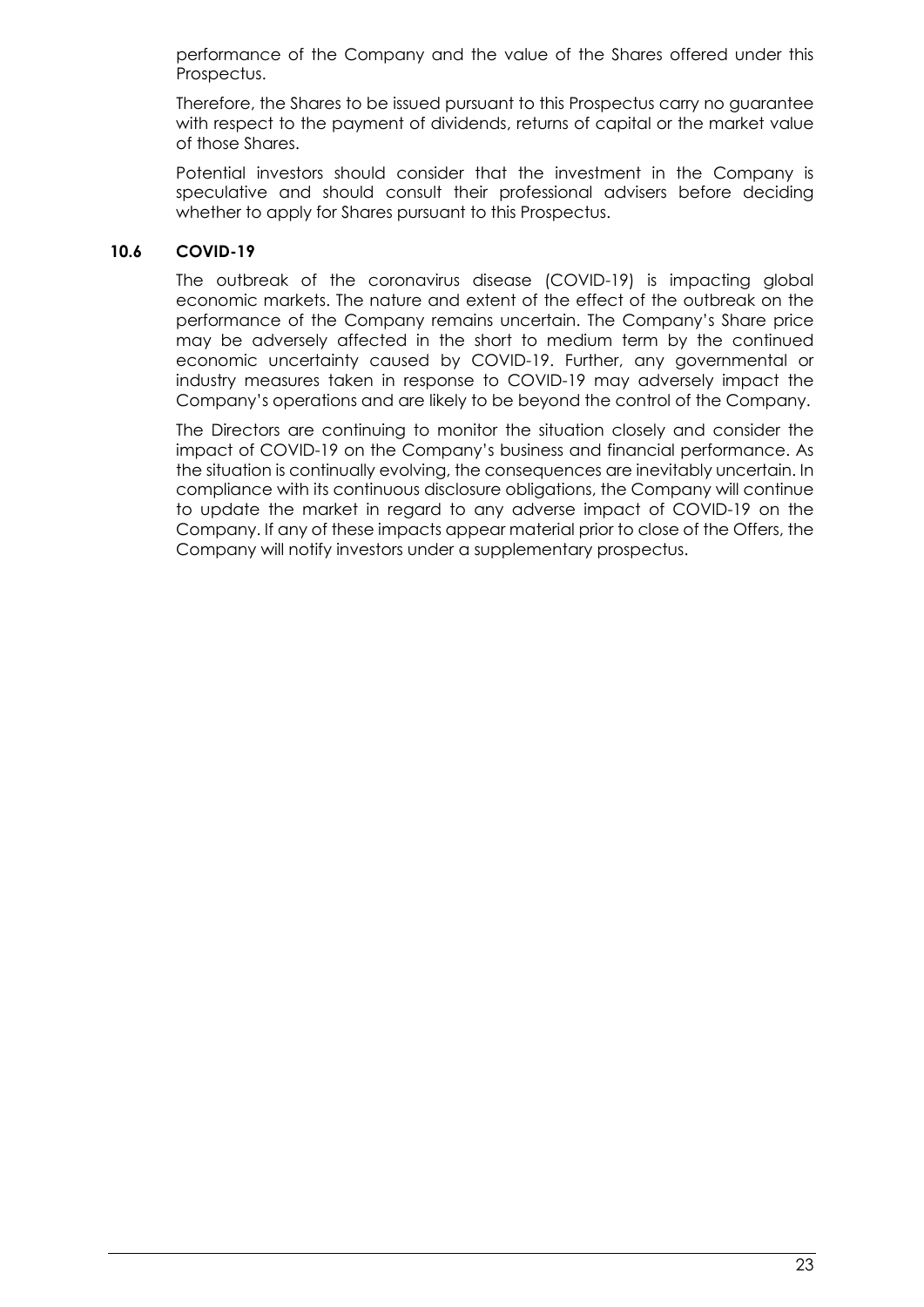### <span id="page-25-0"></span>**11. ADDITIONAL INFORMATION**

#### **11.1 Litigation**

As at the date of this Prospectus, the Company is not involved in any legal proceedings and the Directors are not aware of any legal proceedings pending or threatened against the Company.

#### **11.2 Continuous disclosure obligations**

The Company is a "disclosing entity" (as defined in section 111AC of the Corporations Act) for the purposes of section 713 of the Corporations Act and, as such, is subject to regular reporting and disclosure obligations. Specifically, like all listed companies, the Company is required to continuously disclose any information it has to the market which a reasonable person would expect to have a material effect on the price or the value of the Company's securities.

This Prospectus is a "transaction specific prospectus". In general terms a "transaction specific prospectus" is only required to contain information in relation to the effect of the issue of securities on a company and the rights attaching to the securities. It is not necessary to include general information in relation to all of the assets and liabilities, financial position, profits and losses or prospects of the issuing company.

This Prospectus is intended to be read in conjunction with the publicly available information in relation to the Company which has been notified to ASX and does not include all of the information that would be included in a prospectus for an initial public offering of securities in an entity that is not already listed on a stock exchange. Investors should therefore have regard to the other publicly available information in relation to the Company before making a decision whether or not to invest.

Having taken such precautions and having made such enquires as are reasonable, the Company believes that it has complied with the general and specific requirements of ASX as applicable from time to time throughout the 3 months before the issue of this Prospectus which required the Company to notify ASX of information about specified events or matters as they arise for the purpose of ASX making that information available to the stock market conducted by ASX.

Information that is already in the public domain has not been reported in this Prospectus other than that which is considered necessary to make this Prospectus complete.

The Company, as a disclosing entity under the Corporations Act states that:

- (a) it is subject to regular reporting and disclosure obligations;
- (b) copies of documents lodged with the ASIC in relation to the Company (not being documents referred to in section 1274(2)(a) of the Corporations Act) may be obtained from, or inspected at, the offices of the ASIC; and
- (c) it will provide a copy of each of the following documents, free of charge, to any person on request between the date of issue of this Prospectus and the Closing Date:
	- (i) the annual financial report most recently lodged by the Company with the ASIC;
	- (ii) any half-year financial report lodged by the Company with the ASIC after the lodgement of the annual financial report referred to in (i) and before the lodgement of this Prospectus with the ASIC; and
	- (iii) any continuous disclosure documents given by the Company to ASX in accordance with the ASX Listing Rules as referred to in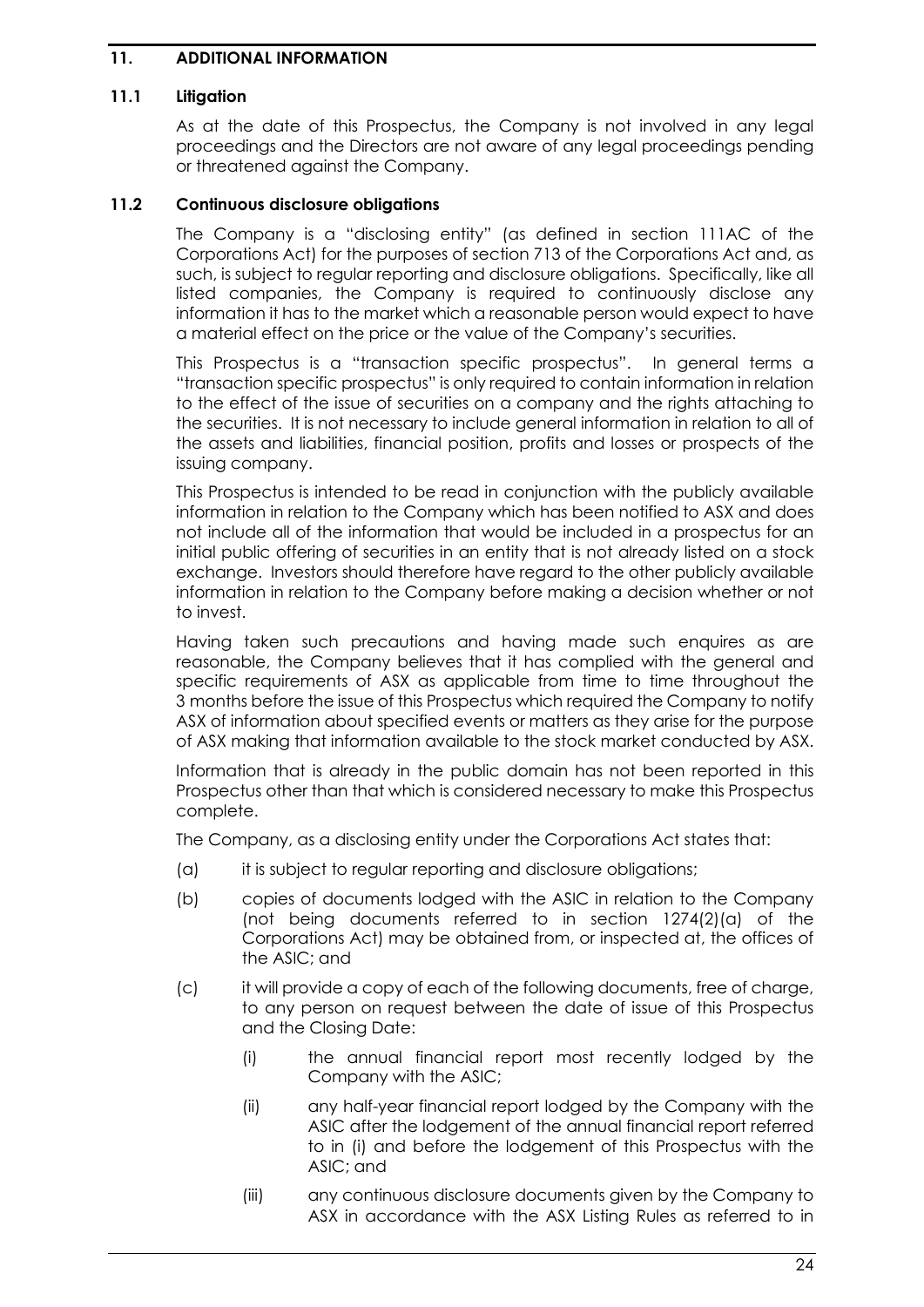section 674(1) of the Corporations Act after the lodgement of the annual financial report referred to in (i) and before the lodgement of this Prospectus with the ASIC.

This Offer Document contains a summary of information only which the Company does not purport to be complete. The Offer Document is intended to be read in conjunction with the Company's periodic and continuous disclosure announcements lodged with the ASX. Copies of the Company's announcements can be obtained from www.asx.com.au or the Company's website [www.enterprisemetals.com.au.](http://www.enterprisemetals.com.au/)

#### **11.3 ASX Announcements**

ASX Announcements for the period from lodgement of the Company's Annual Report to Shareholders until the issue of this Entitlements Issue Prospectus.

| <b>Date</b>       | Announcement                                               |
|-------------------|------------------------------------------------------------|
| 28 January 2022   | <b>Trading Halt</b>                                        |
| 19 January 2022   | Correction to ASX Announcement                             |
| 19 January 2022   | Exploration for Lithium Commencing North of Southern Cross |
| 23 December 2021  | ENT Retains Murchison Project after EVN Withdrawal from JV |
| 20 December 2021  | Change of Registry Address                                 |
| 2 December 2021   | Ennuin Gold Target for RC Drill Testing at Bullfinch North |
| 23 November 2021  | CR1: Initial Fraser Range Diamond Drilling Completed       |
| 29 October 2021   | <b>AGM Presentation</b>                                    |
| 29 October 2021   | Results of Meeting                                         |
| 29 October 2021   | Quarterly Activities/Appendix 5B Cash Flow Report          |
| 18 October 2021   | Response to ASX Price Query                                |
| 5 October 2021    | Additional AGM Resolution                                  |
| 4 October 2021    | <b>Initial Director's Interest Notice</b>                  |
| 4 October 2021    | Notification regarding unquoted securities - ENT           |
| 4 October 2021    | Director Appointment                                       |
| 30 September 2021 | Notice of Annual General Meeting/Proxy Form                |
| 30 September 2021 | 2021 Corporate Governance Statement                        |
| 30 September 2021 | Appendix 4G                                                |
| 30 September 2021 | Annual Report to shareholders                              |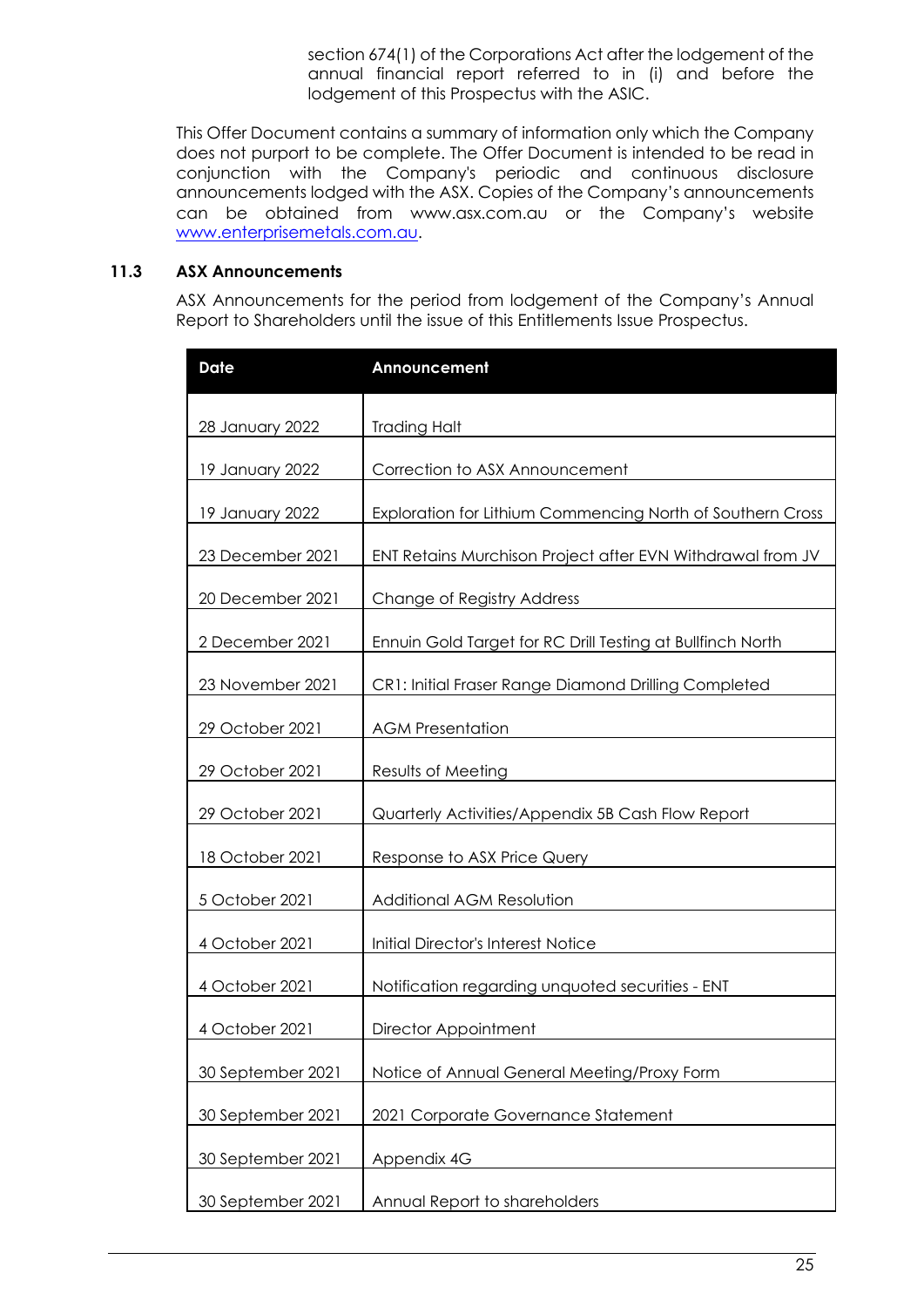### **11.4 Market price of shares**

The Company is a disclosing entity for the purposes of the Corporations Act and its Shares are enhanced disclosure securities quoted on ASX.

The highest, lowest and last market sale prices of the Shares on ASX during the three months immediately preceding the date of lodgement of this Prospectus with the ASIC and the respective dates of those sales were:

|         | <b>Price</b> | Date                                                  |
|---------|--------------|-------------------------------------------------------|
| Highest | 0.019        | 21 January 2022                                       |
| Lowest  | 0.013        | 23 November - 2 December 2021, 16-17<br>December 2021 |
| Last    | 0.015        | 27 January 2022                                       |

### **11.5 Interests of Directors**

Other than as set out in this Prospectus, no Director or proposed Director holds, or has held within the 2 years preceding lodgement of this Prospectus with the ASIC, any interest in:

- (a) the formation or promotion of the Company;
- (b) any property acquired or proposed to be acquired by the Company in connection with:
	- (i) its formation or promotion; or
	- (ii) the Offer; or
- (c) the Offer,

and no amounts have been paid or agreed to be paid and no benefits have been given or agreed to be given to a Director or proposed Director:

- (d) as an inducement to become, or to qualify as, a Director; or
- (e) for services provided in connection with:
	- (i) the formation or promotion of the Company; or
	- (ii) the Offer.

#### *Security holdings*

The relevant interest of each of the Directors in the securities of the Company as at the date of this Prospectus, together with their respective Entitlement, is set out in the table below.

| <b>Director</b>              | <b>Shares</b> | <b>Options</b> | <b>Voting</b><br>Power<br>(%) | <b>Entitlement</b><br><b>Shares</b> | <b>Entitlement</b><br><b>Options</b> | Ş        |
|------------------------------|---------------|----------------|-------------------------------|-------------------------------------|--------------------------------------|----------|
| Dr Allan Trench <sup>1</sup> | 9.959.689     | 3,169,000      | 1.74%                         | 1,244,961                           | 414,987                              | \$17,429 |
| Dr Changshun Jia             | 922,211       | 3,000,000      | 0.16%                         | 115,276                             | 38,425                               | \$1,614  |
| Mr Chris Stevens             | -             | 3,000,000      | -                             | -                                   | -                                    |          |
| Mr Dermot Ryan <sup>2</sup>  | 22,983,047    | 5,152,572      | 4.01%                         | 2,872,881                           | 957,627                              | \$40,220 |

#### **Notes:**

- 1. Dr Trench's interest is held across two holdings. Dr A & Mrs S L Trench <Trench Super Fund A/C> and Dr A & Mrs S L Trench <Cymru A/C>.
- 2. Mr Ryan holds the entire 22,983,047shares through DM Ryan & VE Ryan <RF Super Fund A/C>.

The Board recommends that all Shareholders take up their Entitlements and advises that all Directors intend to participate to the fullest extent possible, subject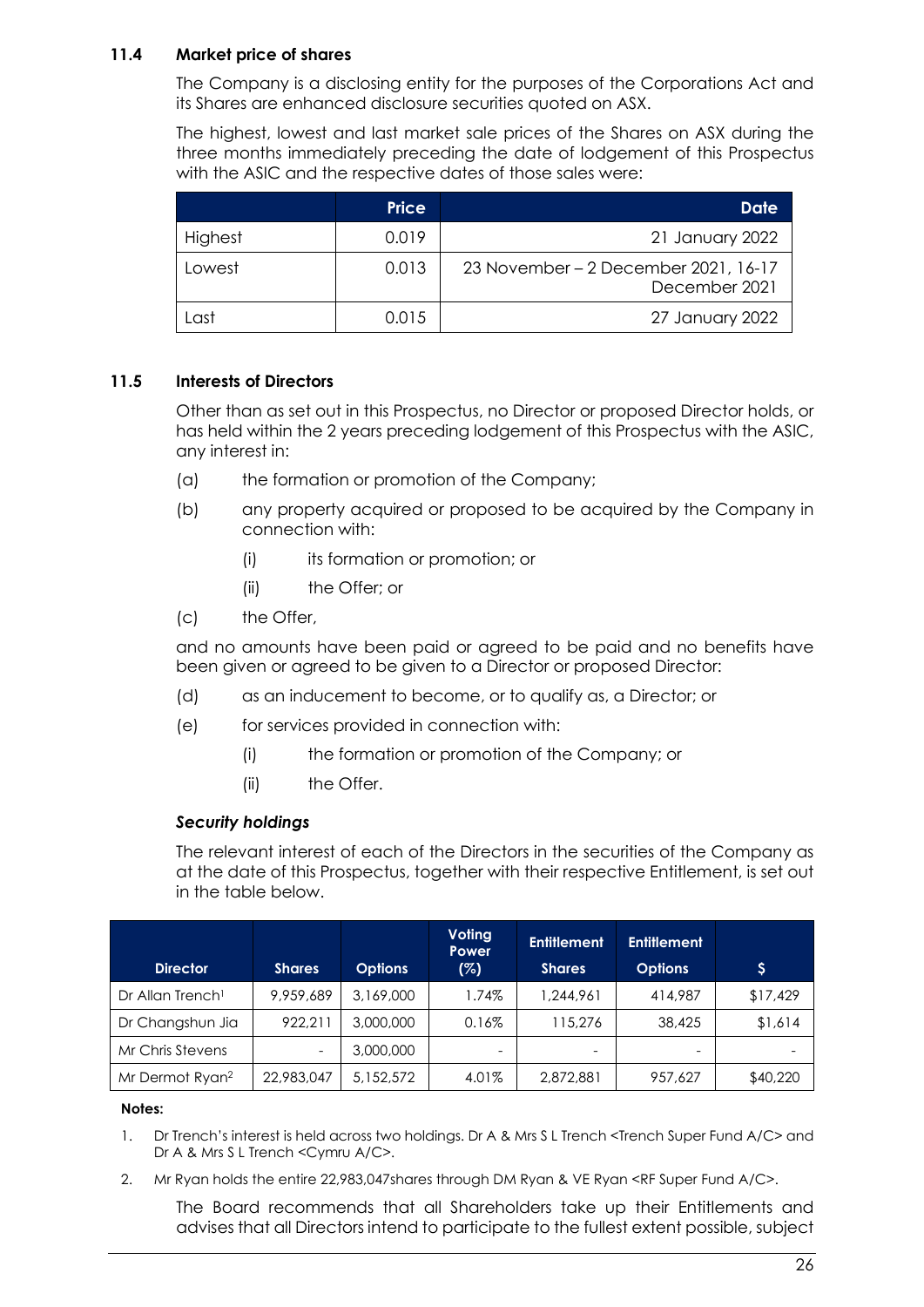to each Director's personal financial situation.

### *Remuneration*

The remuneration of an executive Director is decided by the Board, without the affected executive Director participating in that decision-making process. The total maximum remuneration of non-executive Directors is initially set by the Constitution and subsequent variation is by ordinary resolution of Shareholders in general meeting in accordance with the Constitution, the Corporations Act and the ASX Listing Rules, as applicable. The determination of non-executive Directors' remuneration within that maximum will be made by the Board having regard to the inputs and value to the Company of the respective contributions by each non-executive Director. The current amount has been set at an amount not to exceed \$300,000 per annum.

A Director may be paid fees or other amounts (i.e. non-cash performance incentives such as Options, subject to any necessary Shareholder approval) as the other Directors determine where a Director performs special duties or otherwise performs services outside the scope of the ordinary duties of a Director. In addition, Directors are also entitled to be paid reasonable travelling, hotel and other expenses incurred by them respectively in or about the performance of their duties as Directors.

|                  | FY2021   | <b>FY2022</b> |
|------------------|----------|---------------|
| <b>Director</b>  | (Actual) | (Proposed)    |
| Dr Allan Trench  | 30,000   | 30,000        |
| Dr Changshun Jia | 25,000   | 25,000        |
| Chris Stevens    |          | 18,750        |
| Dermot Ryan      | 25,000   | 25,000        |
| <b>TOTAL</b>     | 80,000   | 98,750        |

The following table shows the total (and proposed) annual remuneration paid to both executive and non-executive directors.

### **11.6 Interests of experts and advisers**

Other than as set out below or elsewhere in this Prospectus, no:

- (a) person named in this Prospectus as performing a function in a professional, advisory or other capacity in connection with the preparation or distribution of this Prospectus; or
- (b) promoter of the Company,

holds, or has held within the 2 years preceding lodgement of this Prospectus with the ASIC, any interest in:

- (c) the formation or promotion of the Company;
- (d) any property acquired or proposed to be acquired by the Company in connection with:
	- (i) its formation or promotion; or
	- (ii) the Offer; or
- (e) the Offer,

and no amounts have been paid or agreed to be paid and no benefits have been given or agreed to be given to any of these persons for services provided in connection with:

(f) the formation or promotion of the Company; or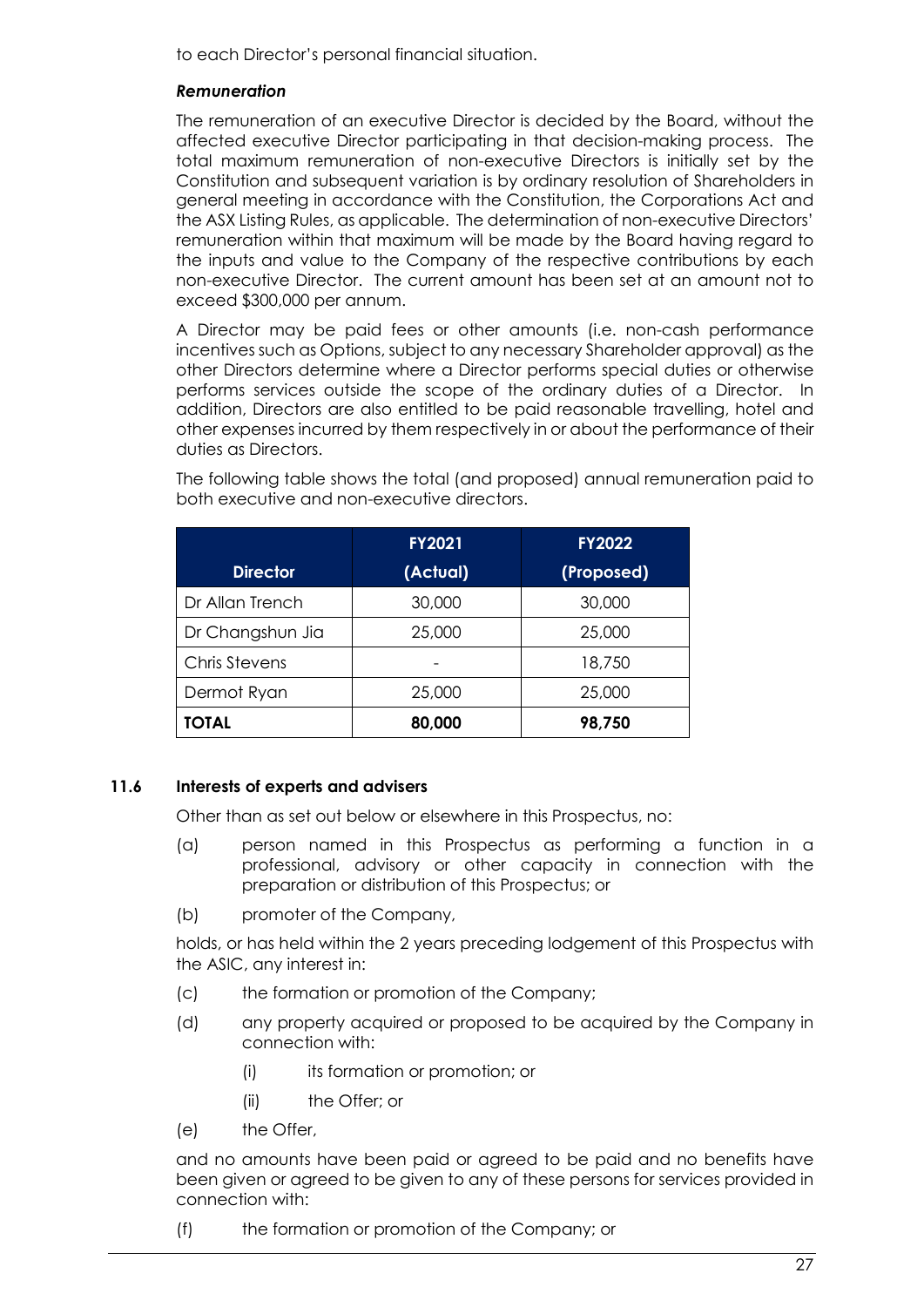(g) the Offer.

### **11.7 Consents**

Each of the parties referred to in this Section:

- (a) does not make, or purport to make, any statement in this Prospectus other than those referred to in this section;
- (b) to the maximum extent permitted by law, expressly disclaim and take no responsibility for any part of this Prospectus other than a reference to its name and a statement included in this Prospectus with the consent of that party as specified in this section.

### <span id="page-29-0"></span>**11.8 Expenses of the offer**

In the event that all Entitlements are accepted, the total expenses of the Offer are estimated to be approximately \$18,333 (excluding GST) and are expected to be applied towards the items set out in the table below:

|       | ASIC fees                 | 3,206  |
|-------|---------------------------|--------|
|       | ASX fees                  | 5.127  |
|       | Printing and distribution | 10,000 |
| Total |                           | 18,333 |
|       |                           |        |

### **11.9 Electronic prospectus**

If you have received this Prospectus as an electronic Prospectus, please ensure that you have received the entire Prospectus accompanied by the Application Forms. If you have not, please phone the Company on +61 8 6381 0392 and the Company will send you, for free, either a hard copy or a further electronic copy of the Prospectus, or both. Alternatively, you may obtain a copy of this Prospectus from the Company's website at www.enterprisemetals.com.au.

The Company reserves the right not to accept an Application Form from a person if it has reason to believe that when that person was given access to the electronic Application Form, it was not provided together with the electronic Prospectus and any relevant supplementary or replacement prospectus or any of those documents were incomplete or altered.

### **11.10 Financial forecasts**

The Directors have considered the matters set out in ASIC Regulatory Guide 170 and believe that they do not have a reasonable basis to forecast future earnings on the basis that the operations of the Company are inherently uncertain. Accordingly, any forecast or projection information would contain such a broad range of potential outcomes and possibilities that it is not possible to prepare a reliable best estimate forecast or projection.

### **11.11 Clearing House Electronic Sub-Register System (CHESS) and Issuer Sponsorship**

The Company will not be issuing option certificates. The Company is a participant in CHESS, for those investors who have, or wish to have, a sponsoring stockbroker. Investors who do not wish to participate through CHESS will be issuer sponsored by the Company. Because the sub-registers are electronic, ownership of securities can be transferred without having to rely upon paper documentation.

Electronic registers mean that the Company will not be issuing certificates to investors. Instead, investors will be provided with a statement (similar to a bank account statement) that sets out the number of Shares issued to them under this Prospectus. The notice will also advise holders of their Holder Identification Number or Security Holder Reference Number and explain, for future reference, the sale and purchase procedures under CHESS and issuer sponsorship.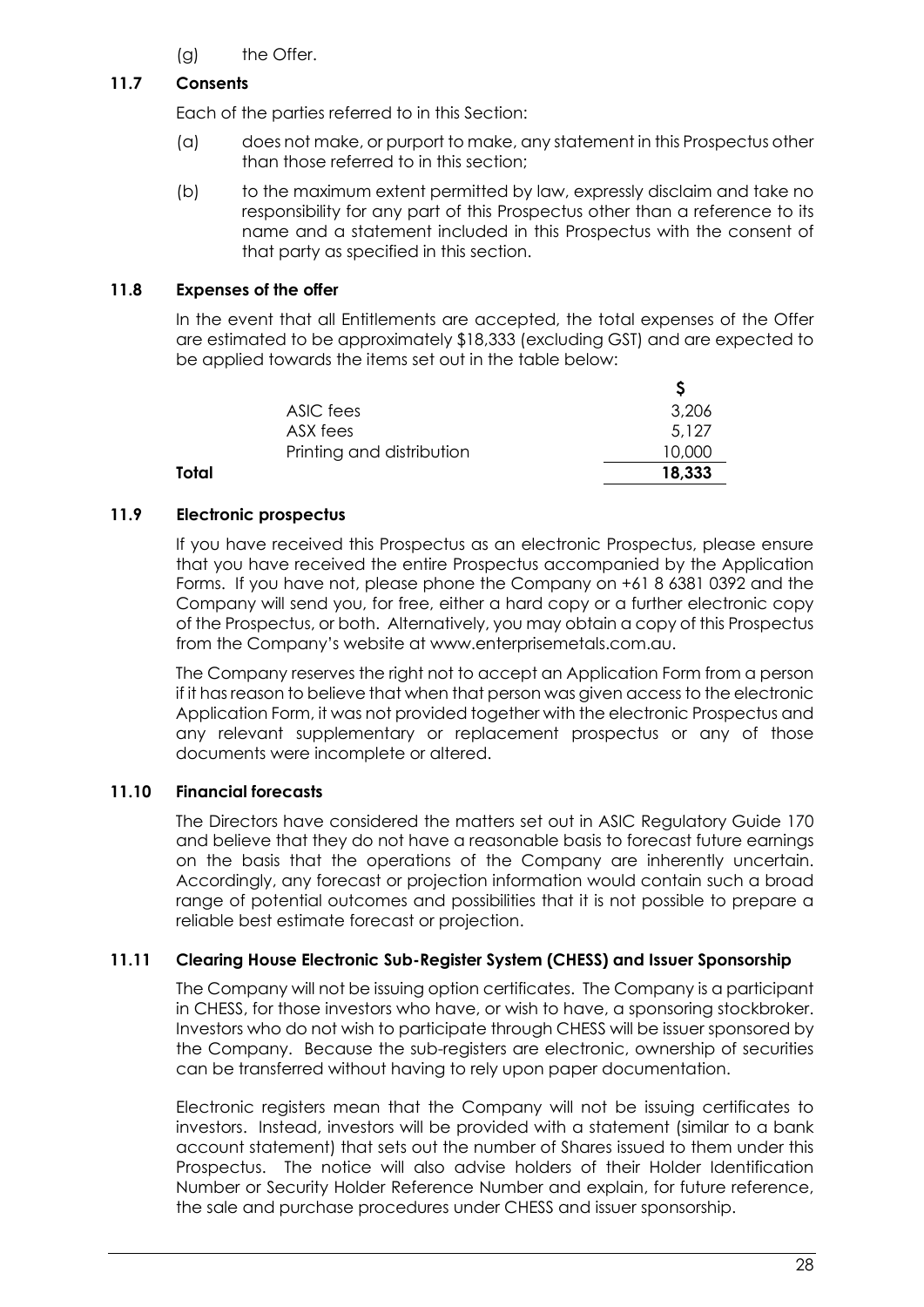Further monthly statements will be provided to holders if there have been any changes in their security holding in the Company during the preceding month.

#### **11.12 Privacy Act**

If you complete an application for Shares, you will be providing personal information to the Company (directly or by the Company's share registry). The Company collects, holds and will use that information to assess your application, service your needs as a holder of equity securities in the Company, facilitate distribution payments and corporate communications to you as a Shareholder and carry out administration.

The information may also be used from time to time and disclosed to persons inspecting the register, bidders for your securities in the context of takeovers, regulatory bodies, including the Australian Taxation Office, authorised securities brokers, print service providers, mail houses and the Company's share registry.

You can access, correct and update the personal information that we hold about you. Please contact the Company or its share registry if you wish to do so at the relevant contact numbers set out in this Prospectus.

Collection, maintenance and disclosure of certain personal information is governed by legislation including the Privacy Act 1988 (Cth) (as amended), the Corporations Act and certain rules such as the ASX Settlement Operating Rules. You should note that if you do not provide the information required on the application for Shares, the Company may not be able to accept or process your application.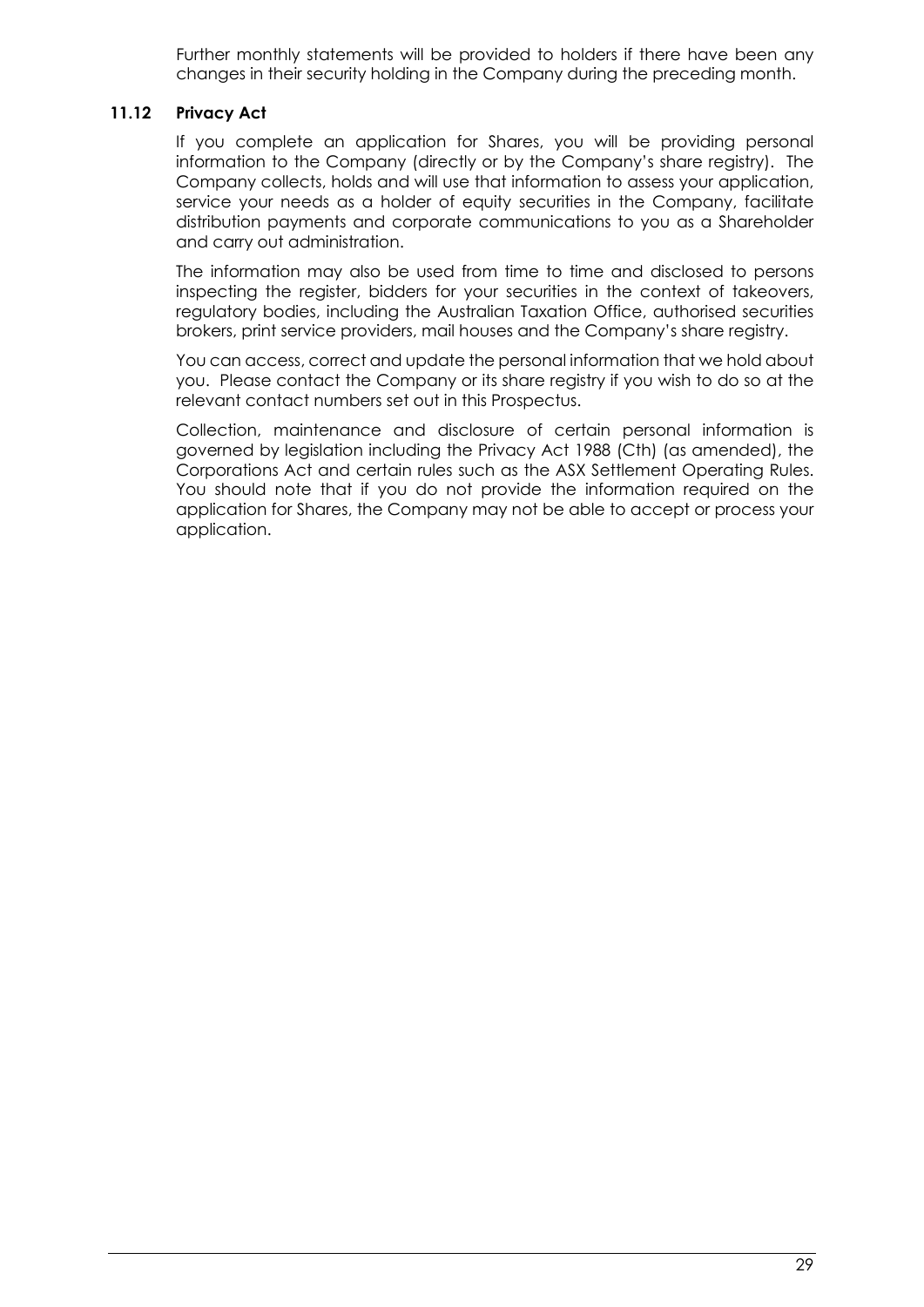### <span id="page-31-0"></span>**12. DIRECTORS' AUTHORISATION**

This Prospectus is issued by the Company and its issue has been authorised by a resolution of the Directors.

In accordance with section 720 of the Corporations Act, each Director has consented to the lodgement of this Prospectus with the ASIC.

Ac

**\_\_\_\_\_\_\_\_\_\_\_\_\_\_\_\_\_\_\_\_\_\_\_\_\_\_\_\_\_\_\_ Dr Allan Trench Non-Executive Chairman For and on behalf of ENTERPRISE METALS LIMITED**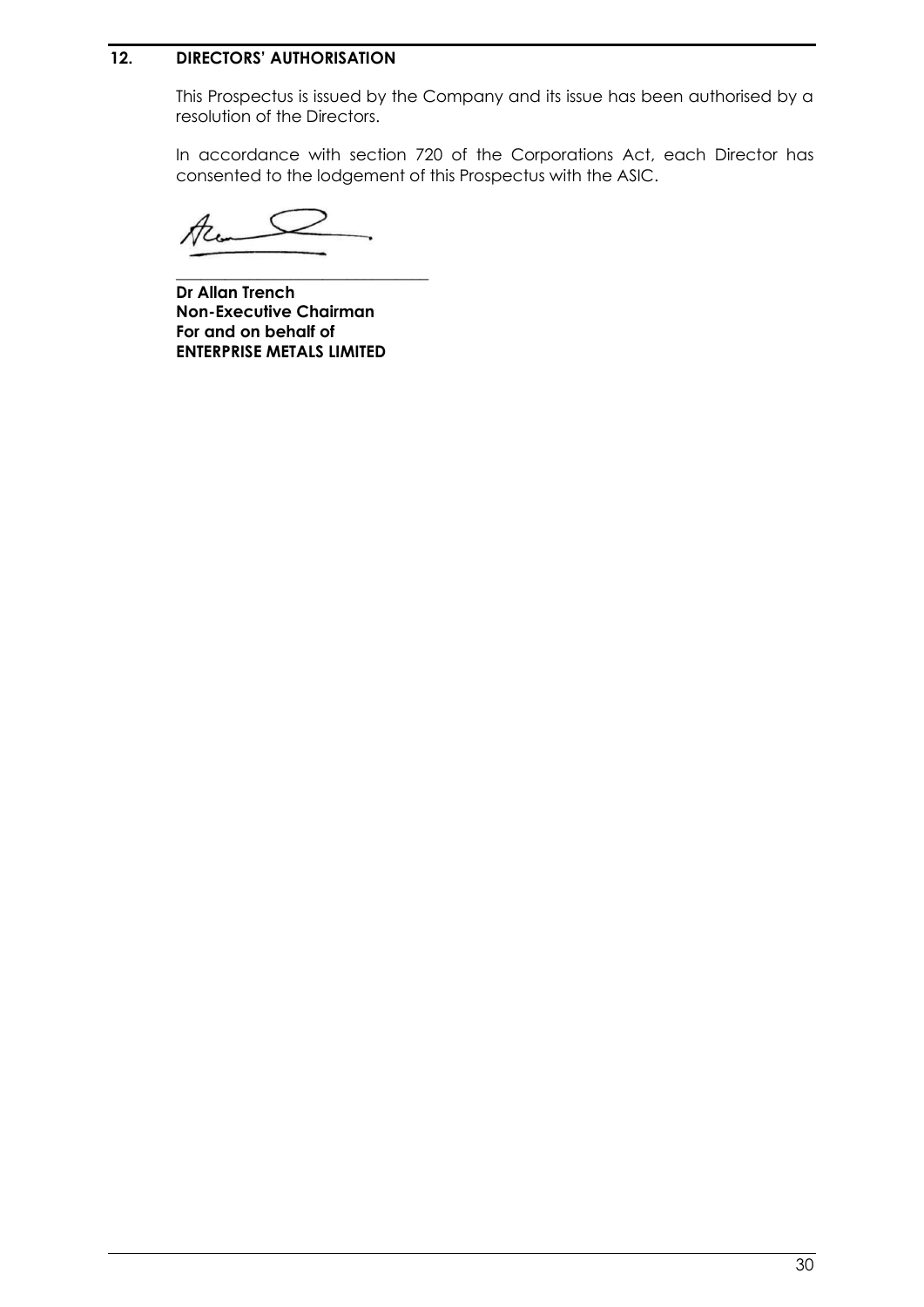#### <span id="page-32-0"></span>**13. GLOSSARY**

**\$** means the lawful currency of the Commonwealth of Australia.

**AEST** means Australian Eastern Standard Time.

**Applicant** means a Shareholder who applies for Shares pursuant to the Offer or a Shareholder or other party who applies for Shortfall Shares pursuant to the Shortfall Offer.

**Application** means an application to subscribe for Shares under this Prospectus.

**Application Form** means an Entitlement and Acceptance Form or Shortfall Application Form as the context requires.

**Application Monies** means money submitted by Applicants in respect of Applications.

**ASIC** means the Australian Securities and Investments Commission.

**ASX** means ASX Limited (ACN 008 624 691) or the financial market operated by it as the context requires.

**ASX Listing Rules** means the listing rules of the ASX.

**ASX Settlement Operating Rules** means the settlement rules of the securities clearing house which operates CHESS.

**Board** means the board of Directors unless the context indicates otherwise.

**Business Day** means Monday to Friday inclusive, except New Year's Day, Good Friday, Easter Monday, Christmas Day, Boxing Day and any other day that ASX declares is not a business day.

**Closing Date** means the date specified in the timetable set out at the commencement of this Prospectus (unless extended).

**Company or Enterprise** means Enterprise Metals Ltd (ACN 123 567 073).

**Constitution** means the constitution of the Company as at the date of this Prospectus.

**Corporations Act** means the *Corporations Act 2001* (Cth).

**Directors** means the directors of the Company as at the date of this Prospectus.

**Eligible Shareholder** means a Shareholder of the Company as at the Record Date other than an Ineligible Shareholder.

**Entitlement** means the entitlement of a Shareholder who is eligible to participate in the Offer.

**Entitlement and Acceptance Form** means the entitlement and acceptance form either attached to or accompanying this Prospectus.

**Ineligible Shareholder** means a Shareholder as at the Record Date whose registered address is not situated in Australia or New Zealand.

**Offer** means the non-renounceable entitlement issue the subject of this Prospectus.